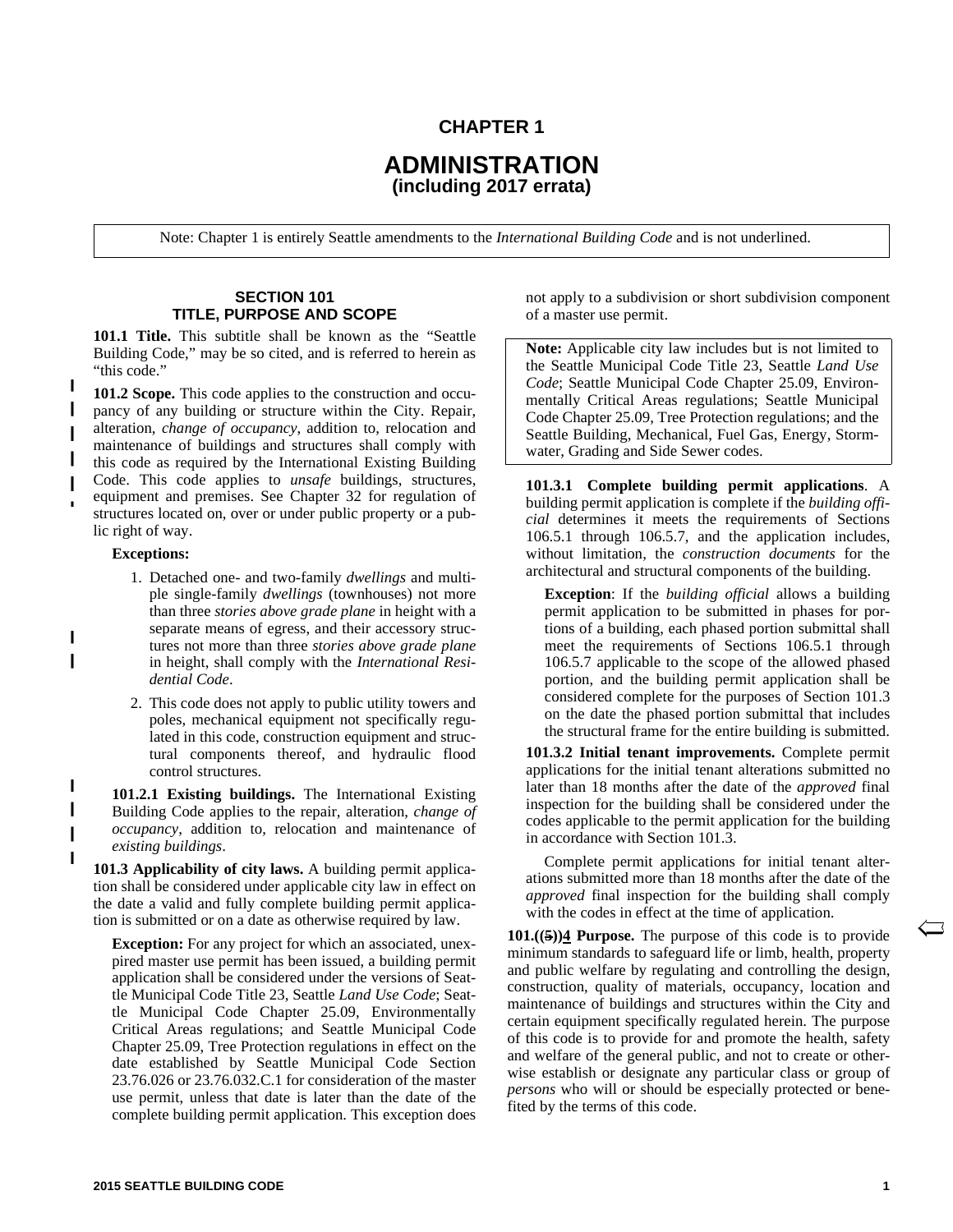**101.((6))5 Internal consistency.** Where in any specific case, different sections of this code specify different materials, methods of construction or other requirements, the most restrictive governs. Where there is a conflict between a general requirement and a specific requirement, the specific requirement governs.

**101.((7))6 Referenced codes and standards.** The codes and standards referenced in this code are considered part of this code to the extent prescribed by each such reference. If differences occur between provisions of this code and referenced codes and standards, the provisions of this code apply, except that nothing in this code limits the effect of any provision of the Grading Code, Stormwater Code, or Regulations for Environmentally Critical Areas.

**101.((8))7 Appendices.** Provisions in the appendices of the *International Building Code* do not apply unless specifically adopted.

**101.((9))8 Metric units.** Wherever in this code there is a conflict between metric units of measurement and U.S. customary units, the U.S. customary units govern.

# **SECTION 102 UNSAFE BUILDINGS, STRUCTURES OR PREMISES**

**102.1 Emergency order.** Whenever the *building official* finds that any building or structure or premises, or portion thereof is in such a dangerous and *unsafe* condition as to constitute an imminent hazard to life or limb, the *building official* may issue an emergency order. The emergency order may (1) direct that the building, structure or premises, or portion thereof be restored to a safe condition by a date certain; (2) require that the building, structure or premises, or portion thereof, be vacated within a reasonable time to be specified in the order, or in the case of extreme danger, may specify immediate vacation of the building, structure or premises, or portion thereof; or (3) authorize immediate disconnection of the utilities or energy source.

**102.1.1 Service of emergency order.** The order shall be posted on the premises or personally served on the owner of the building or premises or any *person* responsible for the condition. The order shall specify the time for compliance.

**102.1.2 Effect of emergency order.** No *person* may occupy a building, structure or premises, or portion thereof, after the date on which the building is required to be vacated until the building, structure or premises, or portion thereof, is restored to a safe condition as required by the order and this code. It is a violation for any *person* to fail to comply with an emergency order issued by the *building official*.

**102.2 Hazard correction order.** Whenever the *building official* finds that an *unsafe* building, structure or premises exists, the *building official* may issue a hazard correction order specifying the conditions causing the building, structure or premises to be *unsafe* and directing the owner or other *person* responsible for the *unsafe* building, structure or premises to correct the condition by a date certain. In lieu of correction, the owner may submit a report or analysis to the *building offi-* *cial* analyzing said conditions and establishing that the building, structure or premises is, in fact, safe. The *building official* may require that the report or analysis be prepared by a licensed engineer and may require compliance with the International Existing Building Code.

**102.2.1 Service of hazard correction order.** The order shall be served upon the owner, agent or other responsible *person* by personal service or regular first class mail addressed to the last known address of such *person* or if no address is available after reasonable inquiry, the order may be posted in a conspicuous place on the premises. The order may also be posted if served by personal service or first class mail.

I

I

 $\blacksquare$ 

**102.2.2 Effect of hazard correction order.** It is a violation for any *person* to fail to comply with a hazard correction order as specified in this subsection.

# **SECTION 103 ENFORCEMENT, VIOLATIONS AND PENALTIES**

**103.1 Violations**. It is a violation of this code for any *person* to:

- 1. Erect, construct, enlarge, repair, move, improve, remove, convert, demolish, equip, occupy, inspect or maintain any building or structure, or cause or permit the same to be done, in the City, contrary to or in violation of any of the provisions of this code;
- 2. Knowingly aid, abet, counsel, encourage, hire, induce or otherwise procure another to violate or fail to comply with this code;
- 3. *Use* any material or to install any device, appliance or equipment that does not comply with applicable standards of this code or that has not been approved by the *building official*;
- 4. Violate or fail to comply with any order issued by the *building official* pursuant to the provisions of this code or with any requirements of this code;
- 5. Remove, mutilate, destroy or conceal any notice or order issued or posted by the *building official* pursuant to the provisions of this code, or any notice or order issued or posted by the *building official* in response to a natural disaster or other emergency;
- 6. Conduct work under a permit without requesting an inspection as required by Section 108.

**103.2 Notice of violation.** If, after investigation, the *building official* determines that standards or requirements of this code have been violated or that orders or requirements have not been complied with, the *building official* may issue a notice of violation upon the owner, agent, or other *person* responsible for the action or condition. The notice of violation shall state the standards or requirements violated, shall state what corrective action, if any, is necessary to comply with the standards or requirements, and shall set a reasonable time for compliance.

**103.2.1 Service of notice of violation.** The notice shall be served upon the owner, agent or other responsible *person* by personal service or regular first class mail addressed to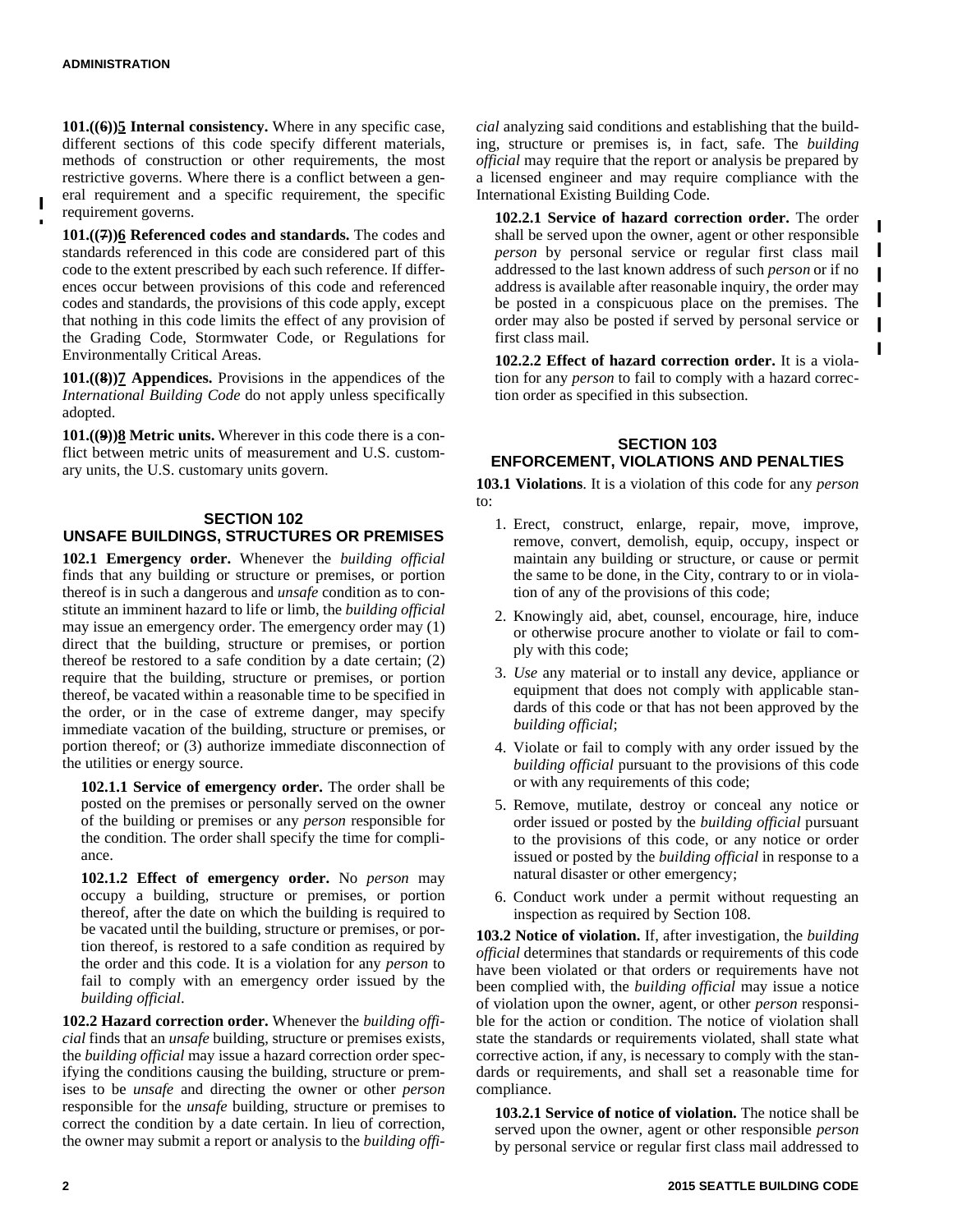the last known address of such *person* or if no address is available after reasonable inquiry, the notice may be posted in a conspicuous place on the premises. The notice may also be posted if served by personal service or first class mail. Nothing in this section limits or precludes any action or proceeding to enforce this code, and nothing obligates or requires the *building official* to issue a notice of violation prior to the imposition of civil or criminal penalties.

**103.2.2 Review of notice of violation by the building official.** Any *person* affected by a notice of violation issued pursuant to Section 103.2 may obtain a review of the notice by making a request in writing to the *building official* within ten days after service of the notice. When the last day of the period computed is a Saturday, Sunday, or city holiday, the period runs until 5 p.m. of the next business day.

**103.2.2.1 Review procedure.** The review shall occur not less than ten nor more than 20 days after the request is received by the *building official* unless otherwise agreed to by the *person* requesting the review. Any *person* affected by the notice of violation may submit additional information to the *building official*. The review shall be made by a representative of the *building official* who will review any additional information that is submitted and the basis for issuance of the notice of violation. The reviewer may request clarification of the information received and a site visit.

**103.2.2.2 Decision.** After the review, the *building official* shall:

- 1. Sustain the notice;
- 2. Withdraw the notice;
- 3. Amend the notice; or
- 4. Continue the review to a date certain.

**103.2.2.3 Order.** The *building official* shall issue an order containing the decision within 15 days of the date that the review is completed and shall cause the order to be mailed by regular first class mail to the *persons* requesting the review and the *persons* named on the notice of violation, addressed to their last known addresses.

**103.3 Stop work orders.** The *building official* may issue a stop work order whenever any work is being done contrary to the provisions of this code or contrary to a permit issued by the *building official*, or in the event of dangerous or *unsafe* conditions related to construction or demolition. The stop work order shall identify the violation and may prohibit work or other activity on the site.

**103.3.1 Service of stop work order.** The *building official* shall serve the stop work order by posting it in a conspicuous place at the site. If posting is not physically possible, the stop work order may be served by personal service or by regular first class mail to the last known address of: the property owner, the *person* doing or causing the work to be done, or the holder of a permit if work is being stopped on a permit. For purposes of this section, service is complete at the time of posting or of personal service, or if

mailed, three days after the date of mailing. When the last day of the period so computed is a Saturday, Sunday or city holiday, the period runs until 5 p.m. on the next business day.

**103.3.2 Effective date of stop work order.** Stop work orders are effective when posted, or if posting is not physically possible, when one of the *persons* identified in Section 103.3.1 is served.

**103.3.3 Review of stop work orders by the building official.** Any *person* aggrieved by a stop work order may obtain a review of the order by delivering to the *building official* a request in writing within two business days of the date of service of the stop work order.

**103.3.3.1 Review procedure.** The review shall occur within two business days after receipt by the *building official* of the request for review unless otherwise agreed by the *person* making the request. Any *person* affected by the stop work order may submit additional information to the *building official* for consideration as part of the review at any time prior to the review. The review will be made by a representative of the *building official* who will review all additional information received and may also request a site visit.

**103.3.3.2 Decision.** After the review, the *building official* may:

- 1. Sustain the stop work order;
- 2. Withdraw the stop work order;
- 3. Modify the stop work order; or
- 4. Continue the review to a date certain.

**103.3.3.3 Order.** The *building official* shall issue an order containing the decision within two business days after the review is completed and shall cause the order to be sent by regular first class mail to the *person* or *persons* requesting the review, any *person* on whom the stop work order was served, and any other *person* who requested a copy before issuance of the order, addressed to their last known address.

**103.4 Occupancy violations.** Whenever any building or structure is being occupied contrary to the provisions of this code, the *building official* may order such occupancy discontinued and the building or structure, or portion thereof, vacated by notice.

**103.4.1 Service of notice of occupancy violation.** The notice of occupancy violation shall be served upon the owner, agent or other responsible *person* by personal service or regular first class mail addressed to the last known address of such *person* or if no address is available after reasonable inquiry, the notice may be posted in a conspicuous place on the premises. The notice may also be posted if served by personal service or first class mail.

**103.4.2 Compliance with notice of occupancy violation.** Any *person* occupying the building or structure shall discontinue the occupancy by the date specified in the notice of the *building official*, or shall make the building or structure, or portion thereof, comply with the requirements of

 $\blacksquare$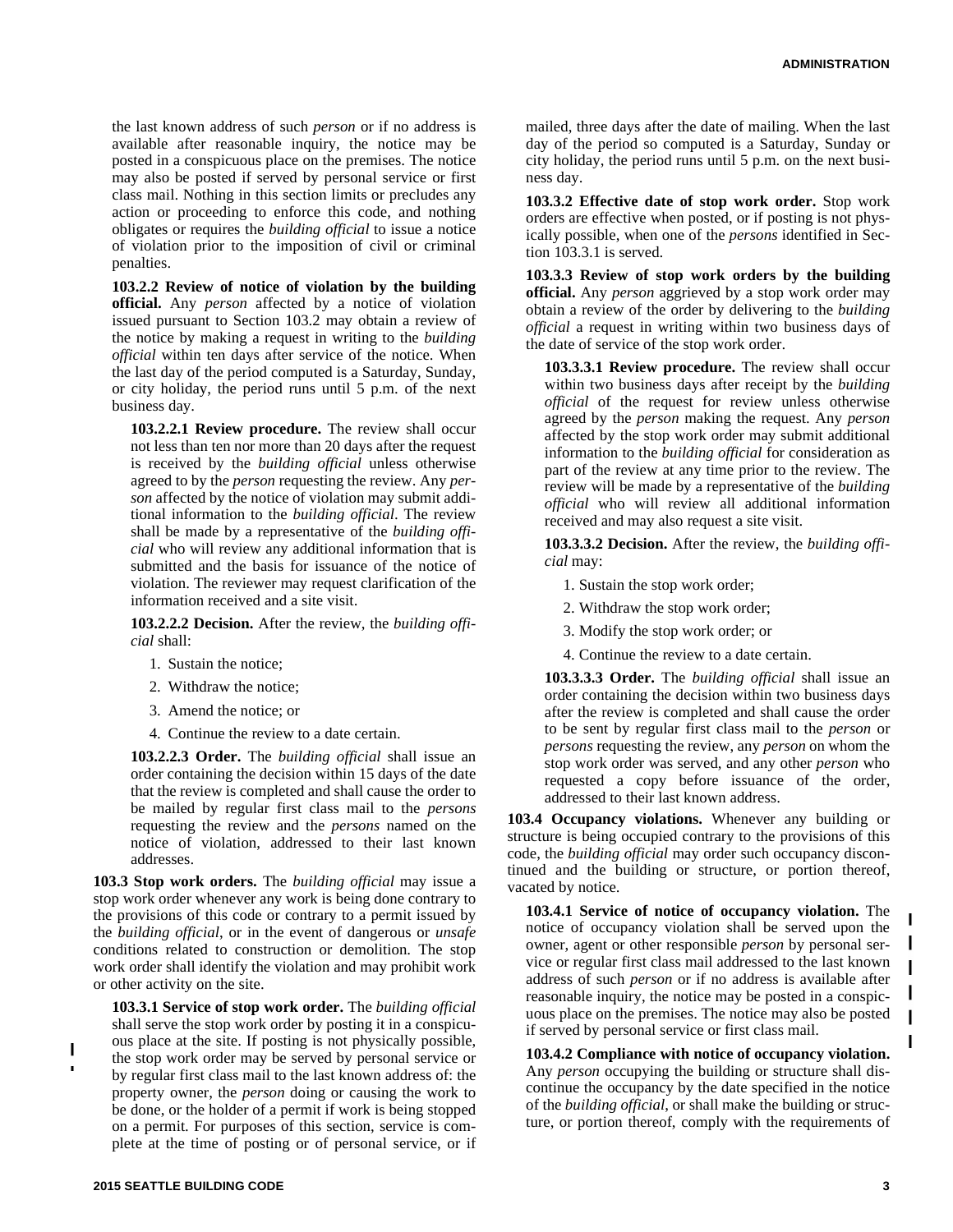this code; provided, however, that in the event of an *unsafe* building, Section 102 may apply.

**103.5 Civil penalties.** Any *person* violating or failing to comply with the provisions of this code shall be subject to a cumulative civil penalty in an amount not to exceed \$500 per day for each violation from the date the violation occurs or begins until compliance is achieved, except that the penalty for violations of Section 3107.4.1 shall be \$1500 per day. In cases where the *building official* has issued a notice of violation, the violation will be deemed to begin, for purposes of determining the number of days of violation, on the date compliance is required by the notice of violation.

**103.6 Enforcement in Municipal Court.** Civil actions to enforce Title 22 of the Seattle Municipal Code (SMC) shall be brought exclusively in Seattle Municipal Court, except as otherwise required by law or court rule. In any civil action for a penalty, the City has the burden of proving by a preponderance of the evidence that a violation exists or existed; the issuance of a notice of violation or of an order following a review by the *building official* is not itself evidence that a violation exists.

**103.7 Judicial review.** Because civil actions to enforce Title 22 SMC must be brought exclusively in Seattle Municipal Court pursuant to Section 103.6, orders of the *building official* including Notices of Violation issued under this chapter are not subject to judicial review pursuant to Chapter 36.70C RCW.

**103.8 Alternative criminal penalty.** Anyone who violates or fails to comply with any notice of violation or order issued by the *building official* pursuant to this code or who removes, mutilates, destroys or conceals a notice issued or posted by the *building official* shall, upon conviction thereof, be punished by a fine of not more than \$5000 or by imprisonment for not more than 365 days, or by both such fine and imprisonment for each separate violation. Each day's violation shall constitute a separate offense.

**103.9 Additional relief.** The *building official* may seek legal or equitable relief to enjoin any acts or practices and abate any condition when necessary to achieve compliance.

**103.10 Administrative review by the building official.** Prior to issuance of the building permit, applicants may request administrative review by the *building official* of decisions or actions pertaining to the administration and enforcement of this code. Requests shall be addressed to the *building official*.

**103.11 Administrative review by the Construction Codes Advisory Board.** After administrative review by the *building official*, and prior to issuance of the building permit, applicants may request review of decisions or actions pertaining to the application and interpretation of this code by the Construction Codes Advisory Board, except for stop work orders, notices of violations, revocations of permits, and enforcement of Section 3107. The review will be performed by three or more members of the Construction Codes Advisory Board, chosen by the Board Chair. The Chair shall consider the subject of the review and members' expertise when selecting members to conduct a review. The decision of the review

panel is advisory only; the final decision is made by the *building official*.

**103.12 Recording of notices.** The *building official* may record a copy of any order or notice with the Department of Records and Elections of King County.

**103.13 Appeal to Superior Court.** Final decisions of the Seattle Municipal Court on enforcement actions authorized by Title 22 and this code may be appealed pursuant to the Rules for Appeal of Decisions of Courts of Limited Jurisdiction.

# **SECTION 104 ORGANIZATION AND DUTIES**

**104.1 Jurisdiction of Department of Construction and Inspections.** The Department of Construction and Inspections is authorized to administer and enforce this code. The Department of Construction and Inspections is under the administrative and operational control of the Director, who is the *building official*.

I

**104.2 Designees.** The *building official* may appoint such officers, inspectors, assistants and employees as are authorized from time to time. The *building official* may authorize such employees and other agents as may be necessary to carry out the functions of the *building official*.

**104.3 Right of entry.** With the consent of the owner or occupier of a building or premises, or pursuant to a lawfully issued warrant, the *building official* may enter a building or premises at any reasonable time to perform the duties imposed by this code.

**104.4 Modifications.** The *building official* may modify the requirements of this code for individual cases provided the *building official* finds: (1) there are practical difficulties involved in carrying out the provisions of this code; (2) the modification is in conformity with the intent and purpose of this code; and (3) the modification will provide a reasonable level of strength, effectiveness, fire resistance, durability, safety and sanitation when considered together with other safety features of the building or other relevant circumstances. The *building official* may, but is not required to, record the approval of modifications and any relevant information in the files of the *building official* or on the *approved construction documents*.

**104.5 Alternate materials, methods of construction and design.** This code does not prevent the *use* of any material*,* design or method of construction not specifically allowed or prohibited by this code, provided the alternate has been approved and its use authorized by the *building official*. The *building official* may approve an alternate, provided the *building official* finds that the proposed alternate complies with the provisions of this code and that the alternate, when considered together with other safety features of the building or other relevant circumstances, will provide at least an equivalent level of strength, effectiveness, fire resistance, durability, safety and sanitation. Certain code alternates have been pre-approved by the *building official* and are identified in this code as numbered code alternates. The *building official* may require that sufficient evidence or proof be submit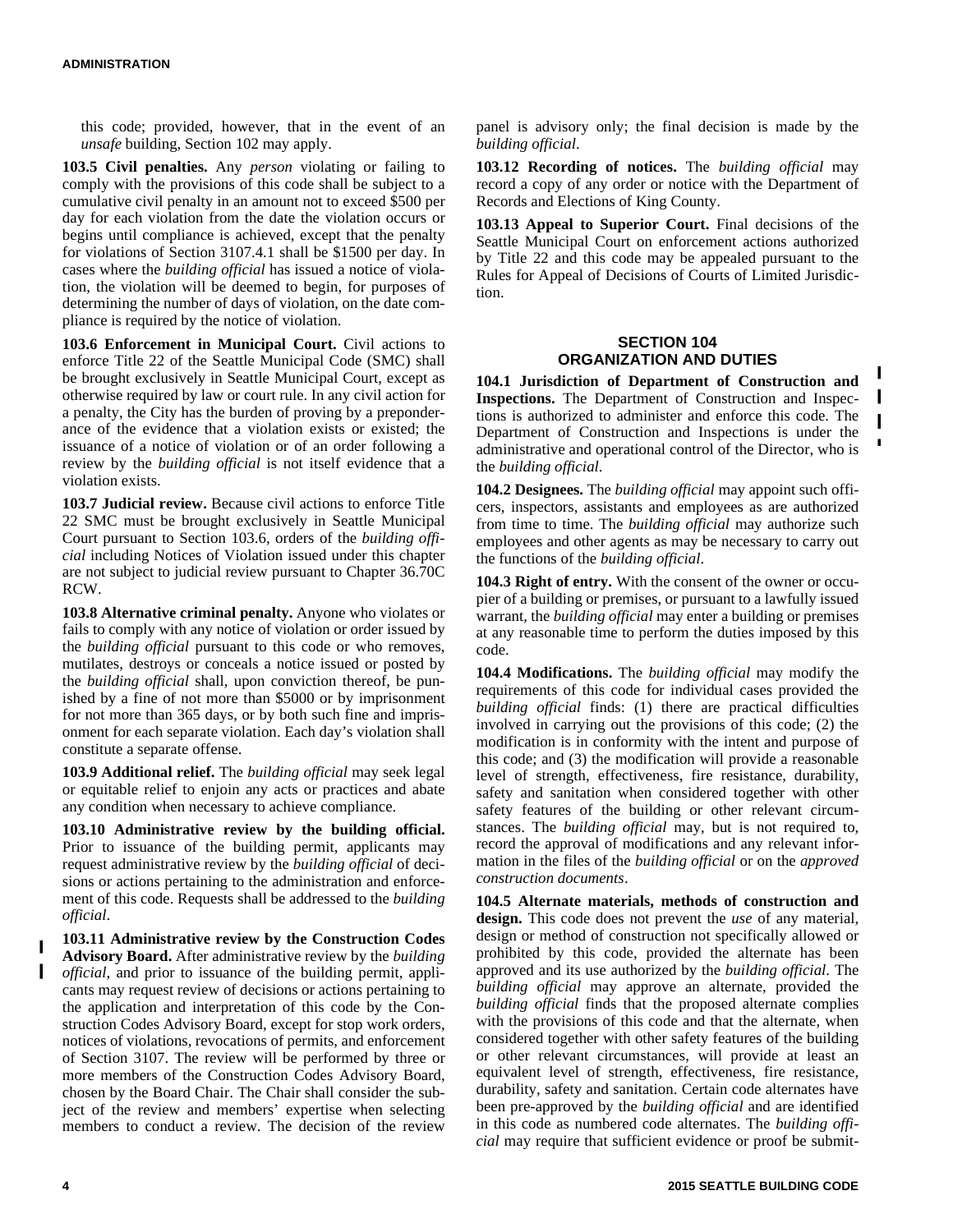ted to reasonably substantiate any claims regarding the use or suitability of the alternate. The *building official* may, but is not required to, record the approval of code alternates and any relevant information in the files of the *building official* or on the *approved construction documents*.

**104.6.1 Flood hazard areas.** The *building official* shall not grant modifications to any provision required in flood hazard areas as established by Section 1612.3 unless a determination has been made that:

- 1. A showing of good and sufficient cause that the unique characteristics of the size, configuration or topography of the site render the elevation standards of Section 1612 inappropriate.
- 2. A determination that failure to grant the variance would result in exceptional hardship by rendering the lot undevelopable.
- 3. A determination that the granting of a variance will not result in increased flood heights, additional threats to public safety, extraordinary public expense, cause fraud on or victimization of the public, or conflict with existing laws or ordinances.
- 4. A determination that the variance is the minimum necessary to afford relief, considering the flood hazard.
- 5. Submission to the applicant of written notice specifying the difference between the design flood elevation and the elevation to which the building is to be built, stating that the cost of flood insurance will be commensurate with the increased risk resulting from the reduced floor elevation, and stating that construction below the design flood elevation increases risks to life and property.

**104.7 Tests.** Whenever there is insufficient evidence of compliance with any of the provisions of this code or evidence that any material or construction does not conform to the requirements of this code, the *building official* may require tests as proof of compliance to be made at no expense to the City. Test methods shall be specified by this code or by other recognized test standards. If there are no recognized and accepted test methods for the proposed alternate, the *building official* shall determine the test procedures. All tests shall be made by an *approved agency*. Reports of such tests shall be retained by the *building official* for the period required for retention of public records.

**104.8 Rules of the building official.** The *building official* has authority to issue interpretations of this code and to adopt and enforce rules and regulations supplemental to this code as may be deemed necessary in order to clarify the application of the provisions of this code. Such interpretations, rules and regulations shall be in conformity with the intent and purpose of this code.

**104.8.1 Procedure.** The *building official* shall promulgate, adopt and issue rules according to the procedures specified in the Administrative Code, Chapter 3.02 of the Seattle Municipal Code.

**104.9 Liability.** Nothing in this code is intended to be nor shall be construed to create or form the basis for any liability

on the part of the City, or its officers, employees or agents, for any injury or damage resulting from the failure of a building to conform to the provisions of this code, or by reason or as a consequence of any inspection, notice, order, certificate, permission or approval authorized or issued or done in connection with the implementation or enforcement of this code, or by reason of any action or inaction on the part of the City related in any manner to the enforcement of this code by its officers, employees or agents.

This code shall not be construed to relieve or lessen the responsibility of any *person* owning, operating or controlling any building or structure for any damages to *persons* or property caused by defects, nor shall the Department of Construction and Inspections or the City of Seattle be held to have assumed any such liability by reason of the inspections authorized by this code or any permits or certificates issued under this code.

### **104.10 Responsibilities of parties.**

**104.10.1 Responsibility for compliance.** Compliance with the requirements of this code is the obligation of the owner of the building, structure, or premises, the duly authorized agent of the owner, and other *persons* responsible for the condition or work, and not of the City or any of its officers, employees or agents.

**104.10.2 Responsibilities of registered design professional in responsible charge.** It is the responsibility of the *registered design professional in responsible charge* to ensure that the information in the *construction documents* is complete, accurate, and, to the best of the design professional's knowledge, conforms to the requirements of this code.

**104.10.3 Responsibilities of structural engineer in responsible charge.** It is the responsibility of the *structural engineer in responsible charge* to:

1. Design the primary structure;

**Exception:** A licensed engineer other than the *structural engineer in responsible charge* may design the primary structure of single-*story* metal buildings.

- 2. Specify design loads, configurations, controlling dimensions, deflection limits and/or other criteria necessary for the design of secondary structural components and sub-systems and the selection of *structurally qualified products*;
- 3. Determine the adequacy and conformance of the application of the *structurally qualified products* with the design intent of the City-approved *construction documents*;
- 4. Review for compatibility with the City-approved *construction documents* previously approved by the *building official*, the *deferred submittals* for the primary structural frame and the design and *deferred submittals* for *secondary members* for the following structural elements:

| Wood trusses | Glu-lam beams    |
|--------------|------------------|
| Steel joists | Structural steel |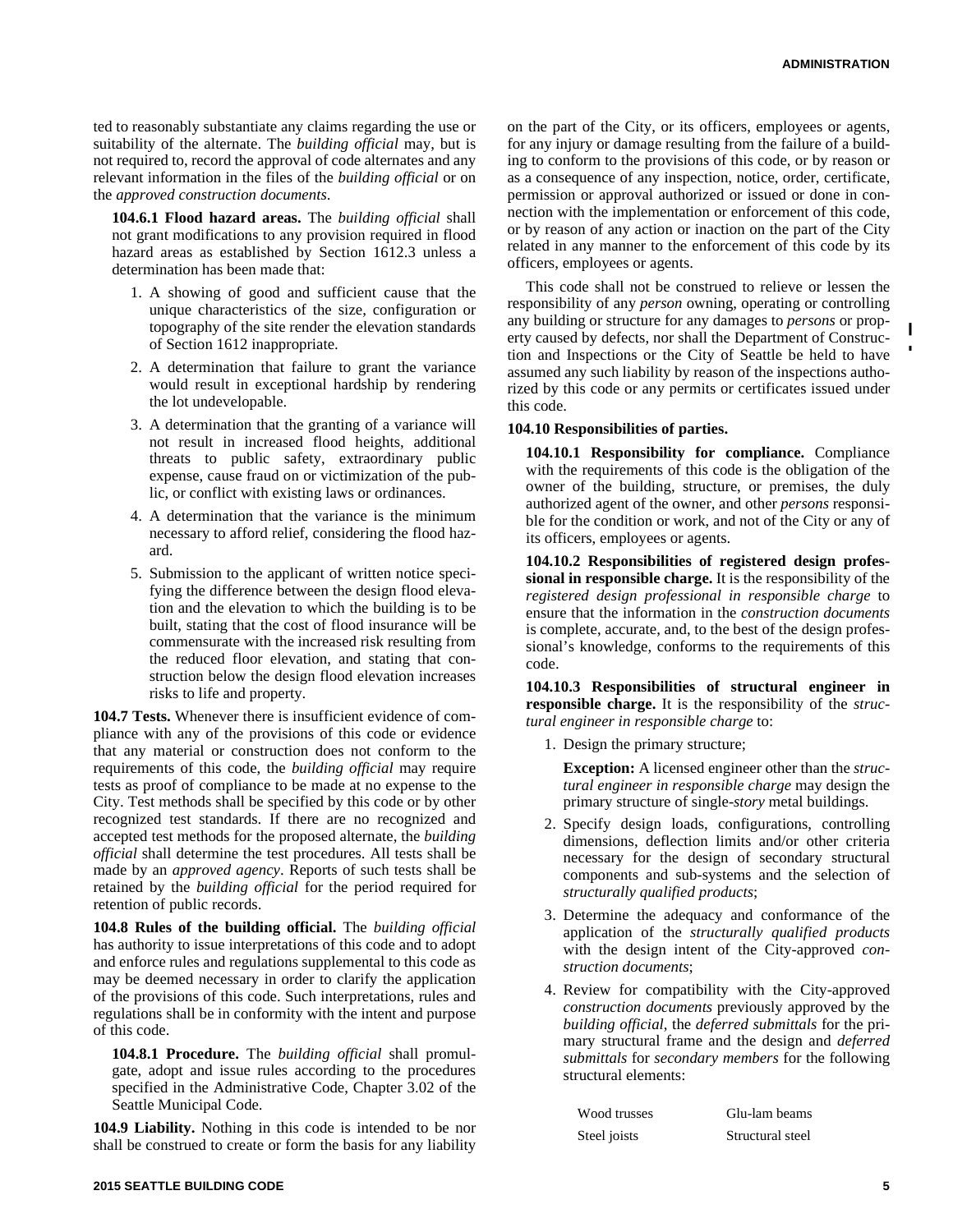| Steel decking          | Prefabricated stair systems             |
|------------------------|-----------------------------------------|
| Precast concrete piles | Post-tensioned floor systems            |
| Curtain wall systems   | Precast prestressed planks              |
| Major skylight frames  | Precast concrete/masonry<br>wall panels |

The *building official* may approve additions to, or deletions from this list for specific projects. If there is no *structural engineer in responsible charge* on the project, the architect in responsible charge shall assume these responsibilities.

**Note:** "Primary structural frame" and "*secondary member*" are defined in Chapter 2.

**104.10.4 Responsibilities of contractor.** It is the responsibility of the contractor to perform all the work in conformance with the City-approved *construction documents*.

**104.10.5 Responsibilities of plans examiner.** It is the responsibility of the plans examiner to verify that the description of the work in the *construction documents* is substantially complete, and to require corrections where, to the best of the plans examiner's knowledge, the *construction documents* do not conform to this code or other pertinent laws and ordinances.

**104.10.6 Responsibilities of field inspector.** It is the responsibility of the field inspector to conduct inspections to verify that the work in progress conforms with the *approved construction documents* and to require corrections where, to the best of the field inspector's knowledge, the work either does not conform to the *construction documents* or where the work is in violation of this code or other pertinent laws and ordinances.

# **SECTION 105 CONSTRUCTION CODES ADVISORY BOARD**

**105.1 Establishment.** There is a "Construction Codes Advisory Board" ("Board") consisting of 13 voting members, appointed by the Mayor and subject to confirmation by the City Council. The Board membership consists of one representative of each of the following professions or organizations. The representative of a profession need not be a member of the profession but may be a representative of an organization of such professionals.

1 architect;

1 structural engineer;

1 electrical engineer;

1 heating, refrigeration and air-conditioning engineer;

1 general contractor;

1 electrical contractor;

1 commercial building owner or operator;

1 apartment building owner or operator;

1 developer and/or contractor of residential projects;

1 member of organized labor; and

3 members of the general public.

A representative of each of the following departments shall be ex officio, non-voting members of the Board:

Seattle Fire Department;

Seattle City Light; and

Seattle-King County Department of Public Health.

**105.2 Duties of Board.** The Board shall act in an advisory capacity for all of its duties. The Board shall meet on call either by the *building official* or the Board Chair, subject to timely notice.

**105.2.1 Code adoption and amendment.** The Board may examine proposed new editions and amendments to the following codes and regulations listed in this section. The Board may make recommendations to the *building official* and to the City Council for adoption and amendment of these codes.

Seattle Building Code – Chapter 22.100 SMC\*

Seattle Residential Code – Chapter 22.150 SMC

Seattle Mechanical Code – Chapter 22.400 SMC

Seattle Fuel Gas Code – Chapter 22.420 SMC Seattle Boiler Code – Chapter 22.450 SMC

Seattle Energy Code – Chapter 22.700 SMC

Seattle Electrical Code – Chapter 22.300 SMC

Seattle Plumbing Code – SMC Title 22 Subtitle V

\* SMC is the Seattle Municipal Code.

**105.2.2 Review of director's rules.** The Board may examine proposed administrative rules relating to the codes and regulations listed above and make recommendations to the *building official*.

**105.3 Organization.** The Board shall organize, and elect a chair and any other officers as may be established by the Board. The Board may adopt rules of procedure. There shall be a committee of the Board for each code assigned to its review. Committees shall consist of Board members and may include additional members such as other representatives of the general public and professions not specifically represented on the Board. Any non-Board members of committees shall be appointed by the Chair. The Chair may, from time to time, appoint special topic subcommittees.

**105.4 Terms of service.** Terms of Board members are three years, dating from the day of expiration of the preceding term; provided, a member whose term has expired shall continue to serve until a successor is appointed and confirmed. Terms on the Board shall be staggered so that the terms of not more than five positions expire concurrently. Vacancies shall be filled for any unexpired term in the same manner as the original appointment.

**105.5 Removal of Board member.** A member may be removed by the Mayor, subject to a majority vote of members of the City Council.

**105.6 Compensation of Board members.** No member shall receive any compensation for service on the Board.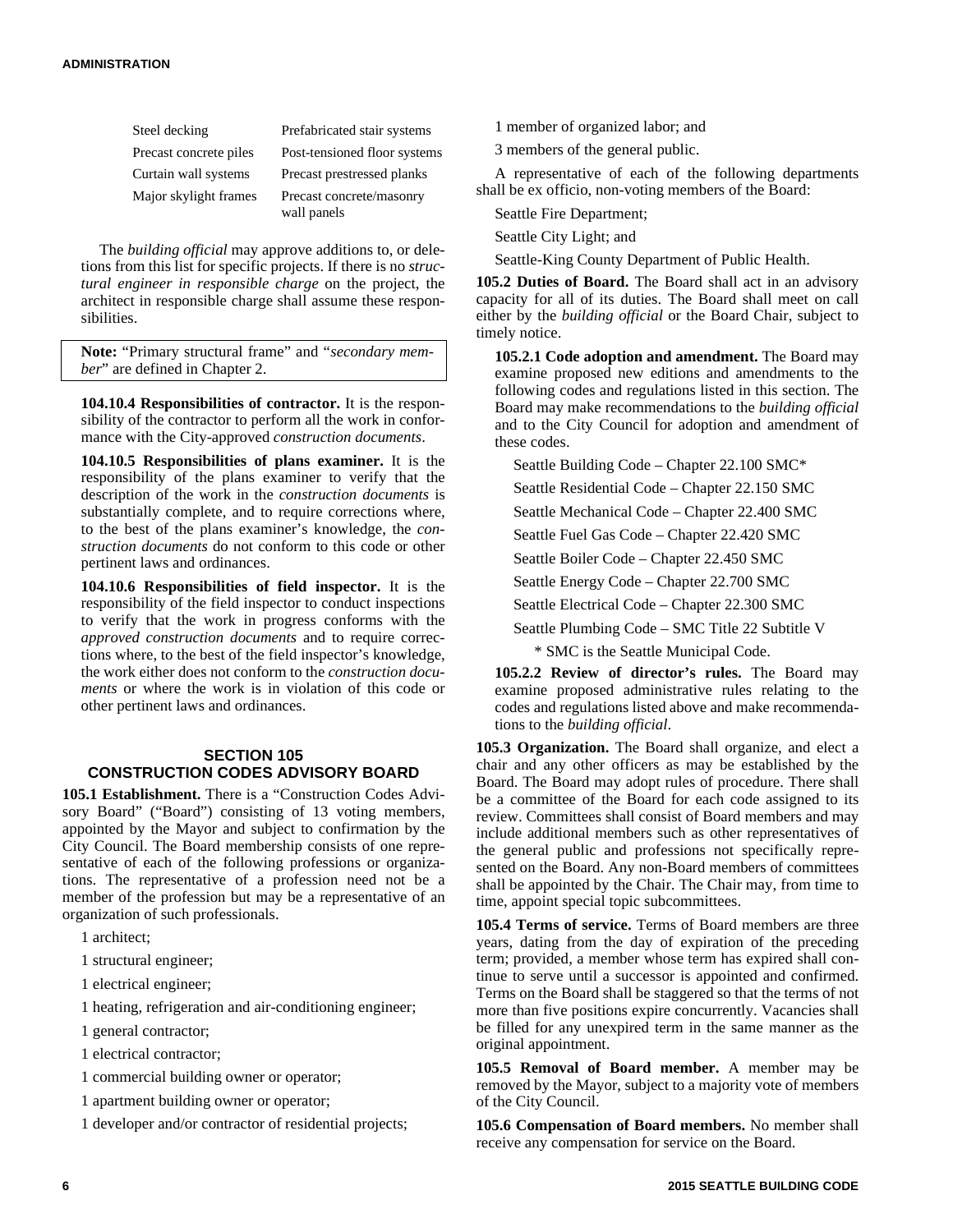# **SECTION 106 BUILDING PERMITS**

**106.1 Permits required.** Except as otherwise specifically provided in this code, a building permit shall be obtained from the *building official* for each building or structure prior to erecting, constructing, enlarging, altering, repairing, moving, improving, removing, changing the occupancy of, or demolishing such building or structure, or allowing the same to be done. All work shall comply with this code, even where no permit is required.

**106.2 Work exempt from permit.** A building permit is not required for the work listed below. Exemption from the permit requirements of this code does not authorize any work to be done in any manner in violation of this code or any other laws or ordinances of the City.

- 1. Minor repairs or alterations if the value of construction, as determined by the *building official*, is \$6,000 or less in any six month period. Such repairs and alterations shall not include the removal, reduction, alteration, or relocation of any loadbearing support. Egress, light, ventilation, and fire-resistance shall not be reduced without a permit.
- 2. Minor work including the following, provided no changes are made to the building envelope: patio and concrete slabs on grade, painting or cleaning a building, repointing a chimney, installing kitchen cabinets, paneling or other surface finishes over existing wall and ceiling systems applied in accordance with Chapter 8, insulating *existing buildings*, abatement of hazardous materials, demolition of nonstructural interior tenant improvements in retail and office uses, and inkind or similar replacement of or repair of deteriorated members of a structure.
- 3. One-*story* detached accessory buildings used for greenhouse, tool or storage shed, playhouse, or similar uses, if:
	- 3.1 The projected roof area does not exceed 120 square feet; and
	- 3.2 The building is not placed on a concrete foundation other than a slab on grade.
- 4. Fences not over 8 feet high that do not have masonry or concrete elements above 6 feet.
- 5. Arbors and other open-framed landscape structures not exceeding 120 square feet in projected area.
- 6. Display cases, cabinets, counters and partitions not over 5 feet 9 inches high.
- 7. Retaining walls and rockeries which are not over 4 feet in height measured from the bottom of the footing to the top of the wall, if:
	- 7.1 There is no surcharge or impoundment of Class I, II or III-A liquids.
	- 7.2 The wall or rockery is not located in an Environmentally Critical Area (ECA) or ECA buffer pursuant to chapter 25.09 of the Seattle Municipal Code;
- 7.3 Construction does not support soils in a steep slope area, potential landslide area or known slide area as identified in the Seattle Environmentally Critical Areas Ordinance Section 25.09.020 of the Seattle Municipal Code.
- 7.4 Possible failure would likely cause no damage to adjoining property or structures.
- 8. Platforms, walks and driveways not more than 18 inches above grade and not over any basement or *story* below.
- 9. Temporary motion picture, television and theater stage sets and scenery.
- 10. Window *awnings* supported by an exterior wall of Group R-3, and Group U occupancies when projecting not more than 54 inches.
- 11. Prefabricated swimming pools, spas and similar equipment accessory to a Group R-3 occupancy in which the pool walls are entirely above the adjacent grade and if the capacity does not exceed 5,000 gallons.
- 12. Replacement of siding. This shall not include structural changes, replacement of sheathing or alterations to doors and windows. See Energy Code Sections ((R101.4.3, and C101.4.3)) R503.1.1, Exceptions 2 and 3 and C503.1, Exceptions 3 and 4, for requirements for *existing buildings*.
- 13. Roof recover.
- 14 Roof replacement under either of the following conditions:
	- 14.1 In one- and two-family *dwellings* and townhouses if no changes are made to the building envelope other than adding or replacing insulation, and the insulation value is equivalent to or better than the *existing structure*; or
	- 14.2 Where less than 500 square feet of roof sheathing or insulation is exposed within any 6 month period. Permits are required for structural changes and replacement of sheathing of any size. See Energy Code Sections  $((R101.4.3, and C101.4.3))$  R503.1.1, C503.1 and C503.3 for insulation requirements for *existing buildings*.
- 15. School, park or private playground equipment including tree houses.
- 16. Removal and/or replacement of underground storage tanks that are subject to regulation by a state or federal agency.

**Note:** A Fire Department permit is required for removal, replacement and decommissioning of underground storage tanks.

- 17. Installation of dish and panel antennas 6.56 feet (2 m) or less in diameter or diagonal measurement.
- 18. Water tanks not located in Environmentally Critical Areas that are supported directly on grade if the

Ī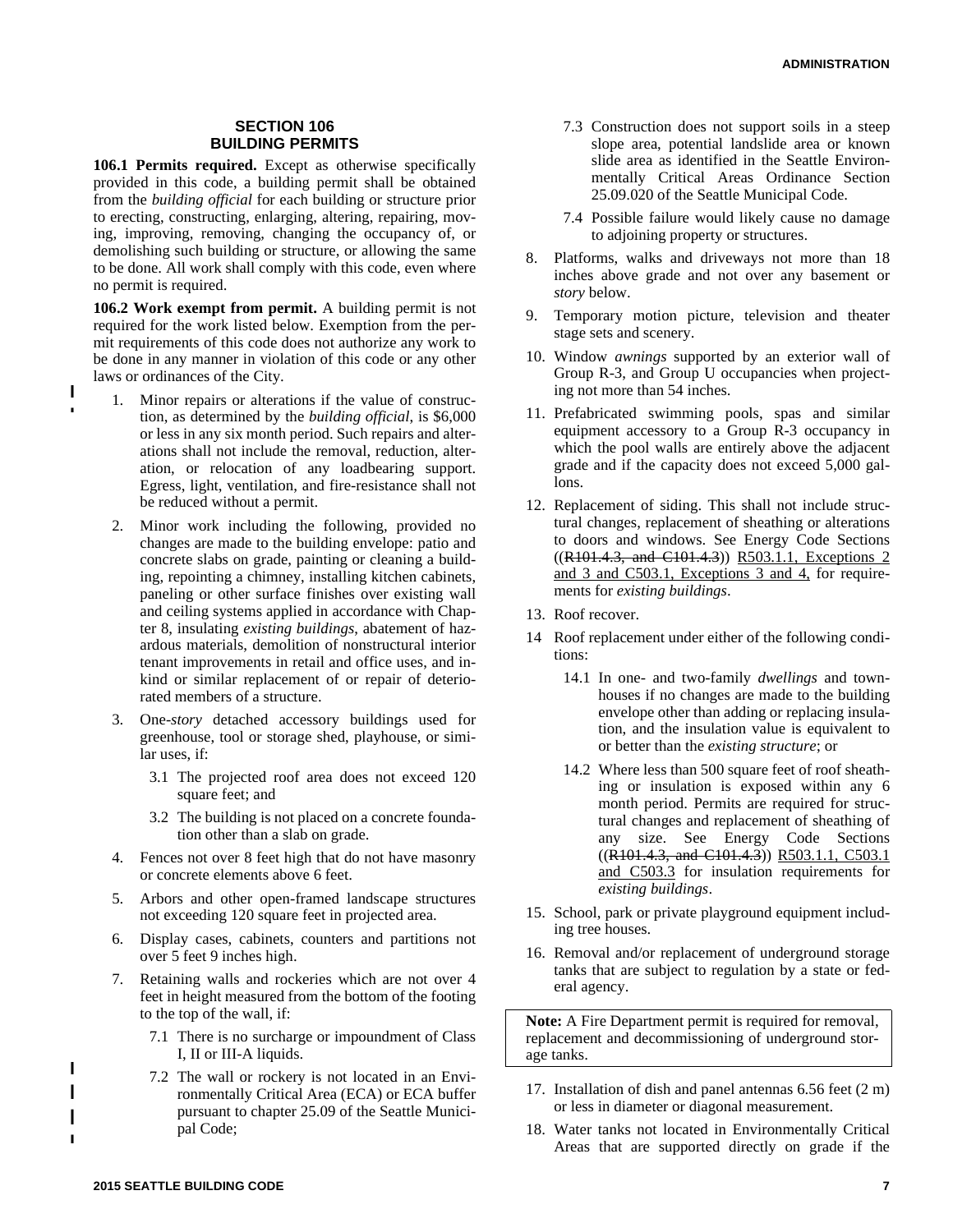capacity is not greater than 5,000 gallons (18 925 L) and the ratio of height to diameter or width is not greater than 2:1.

**106.3 Other permits required.** Unless otherwise exempted by this or other pertinent codes, separate master use, plumbing, electrical, mechanical and other permits may be required for the above exempted items.

**106.4 Flood hazard areas.** In addition to the permit required by this section, all work to be performed in areas of special flood hazard, as defined in Seattle Municipal Code Chapter 25.06, are subject to additional standards and requirements, including floodplain development approval or a Floodplain Development License, as set forth in Chapter 25.06, the Seattle Floodplain Development Ordinance.

**106.4.1 Determination of substantially improved or substantially damaged existing buildings and structures in flood hazard areas.** For applications for reconstruction, rehabilitation, *repair*, *alteration*, *addition* or other improvement of *existing buildings* or structures located in *flood hazard areas*, the *building official* shall determine if the proposed work constitutes *substantial improvement* or *repair* of *substantial damage*. Where the *building official* determines that the proposed work constitutes *substantial improvement* or *repair* of *substantial damage*, and where required by this code, the *building official* shall require the building to meet the requirements of Section 1612.

**106.5 Application for permit.** To obtain a permit, the applicant shall first file an application a format determined by the *building official*. Every such application shall:

- 1. Identify and describe the work to be covered by the permit for which application is made.
- 2. Describe the land on which the proposed work is to be done by legal description, property address or similar description that will readily identify and definitely locate the proposed building or work.
- 3. Provide contractor's business name, address, phone number and current contractor registration number (required if contractor has been selected).
- 4. Be accompanied by *construction documents*, including plans and other data as required in Section 106.5.2 through 106.5.7.
- 5. State the valuation of any new building or structure or any addition, remodeling or alteration to an *existing building* including cost breakdown between additions and alterations.
- 6. Be signed by the owner of the property or building, or the owner's authorized agent, who may be required to submit evidence to indicate such authority.
- 7. Give such other data and information as may be required by the *building official*, including, but not limited to, master use and shoreline permits and building identification plans.
- 8. State the name of the owner and contractor and the name, address and phone number, of a contact *person*.
- 9. Substantially conform with applicable city law in effect on the date described in Section 101.3, as modified by any exception.
- 10. Applications that include a grading component shall include all information prescribed by the Grading Code and rules adopted thereunder, and all additional information required by the *building official* pursuant to the Grading Code and rules adopted thereunder.

**106.5.1 Construction documents.** *Construction documents* shall be submitted in two or more sets with each application for a permit, or shall be submitted in electronic format determined by the *building official*. Computations, stress diagrams, shop and fabrication drawings and other data sufficient to show the adequacy of the plans shall be submitted when required by the *building official*.

**Exception:** The *building official* may waive the submission of *construction documents*, if the *building official* finds that the nature of the work applied for is such that reviewing of *construction documents* is not necessary to obtain compliance with this code.

**106.5.2 Preparation by registered design professionals.** *Construction documents* for all work shall be prepared and designed by or under the direct supervision of an architect or structural engineer licensed to practice under the laws of the State of Washington. Each sheet of *construction documents* shall bear the seal and the signature of the registered design professional before the permit is issued.

### **Exceptions:**

- 1. *Construction documents* for work not involving structural design are permitted to be prepared by a registered professional engineer or registered architect qualified in the proposed work.
- 2. When authorized by the *building official*, *construction documents* for assembly line products or designed specialty structural products may be designed by a registered professional engineer.
- 3. When authorized by the *building official*, *construction documents* need not be prepared by an engineer or architect licensed by the State of Washington for the following:
	- 3.1. Detached one- and two-family *dwellings*.
	- 3.2 New buildings or structures, and additions, alterations or repairs made to them of conventional light frame construction, if the value of construction, as determined by the *building official*, is less than \$75,000.
	- 3.3. Nonstructural alterations and repairs if the value of construction, as determined by the *building official*, is less than \$75,000, excluding the value of electrical and mechanical systems, fixtures, equipment, interior finish and millwork.
	- 3.4. Other work as specified in rules promulgated by the *building official*.

**106.5.3 Design professional in responsible charge.** The *building official* is authorized to require the owner to engage and designate on the building permit application a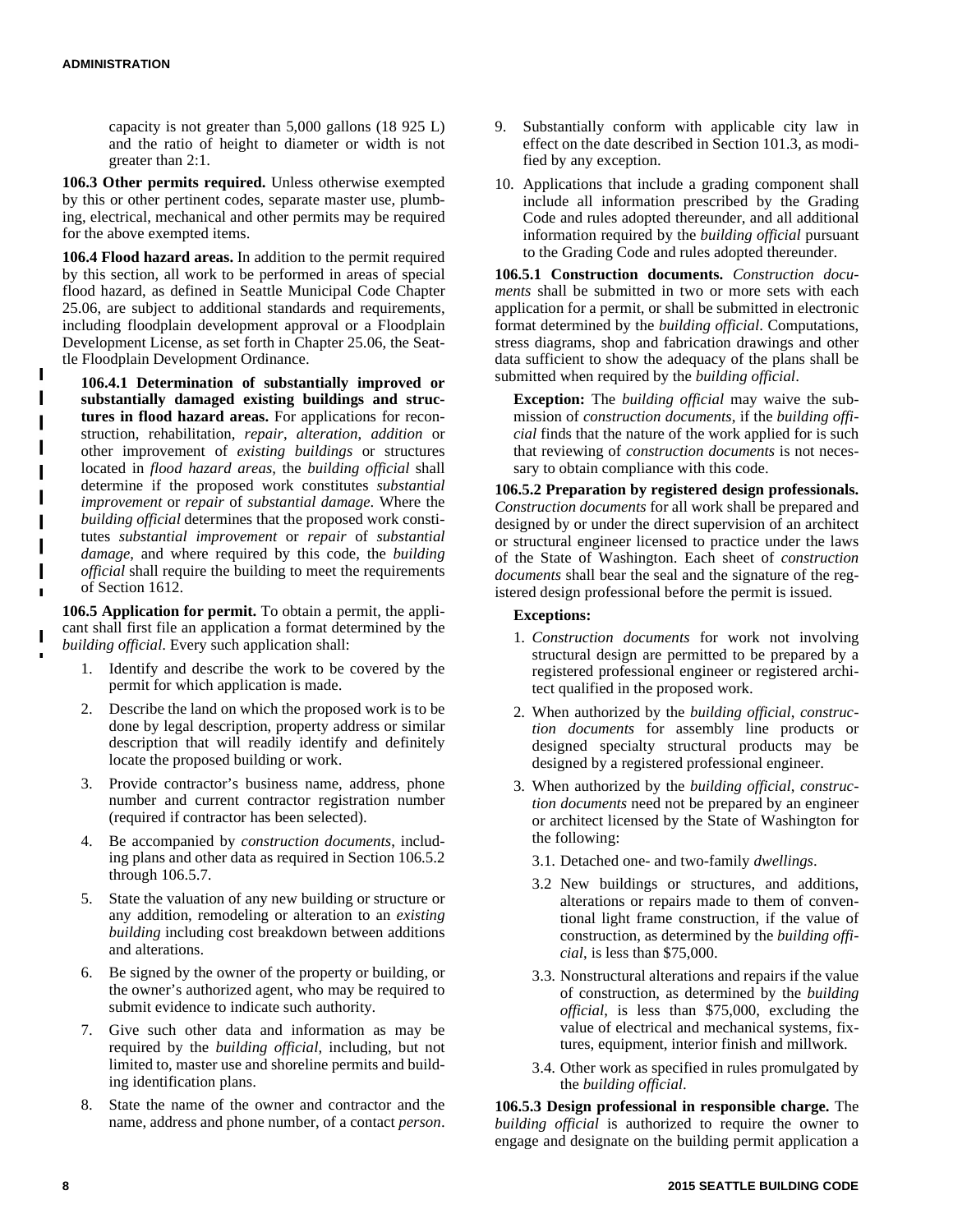registered design professional who shall act as the registered design professional in responsible charge. If the circumstances require, the owner shall designate a substitute registered design professional in responsible charge who shall perform the duties required of the original registered design professional in responsible charge. The *building official* shall be notified in writing by the owner if the registered design professional in responsible charge is changed or is unable to continue to perform the duties. The registered design professional in responsible charge is responsible for reviewing and coordinating submittal documents prepared by others, including phased and *deferred submittal* items, for compatibility with the design of the building.

**106.5.4 Information required on construction documents.** *Construction documents* shall include the following, as applicable:

- 1. A plot plan showing the width of streets, alleys, yards and courts.
- 2. The location (and/or location within a building), floor area, *story*, height, type of construction and occupancy classification as defined by the Building Code and use as defined by the *Land Use Code* of the proposed building and of every *existing building* on the property.
- 3. Where there are more than two buildings located on a property, a building identification plan identifying the location of each building on the property and identifying each building by a numbering system unrelated to address. Such plan is not required where a plan for the site is already on file and no new buildings are being added to the site.
- 4. Types of heating and air conditioning systems.
- 5. Architectural plans, including floor plans, elevations and door and finish schedules showing location of all doors, windows, mechanical equipment, shafts, pipes, vents and ducts. *Fire walls*, fire barriers, fire partitions, smoke barriers and smoke partitions or any other wall or horizontal assembly required to have protected openings or penetrations shall be identified on the architectural plans.
- 6. Structural plans, including foundation plan and framing plans.
- 7. Cross-sections and construction details for both architectural and structural plans including wall sections, foundation, floor and roof details, connections of structural members and types of construction material.
- 8. Topographic plans, including original and final contours, location of all buildings and structures on the site and, when required by the *building official*, adjacent to the site, and cubic yards of cut and fill.
- 9. If the *building official* has reason to believe that there may be an intrusion into required open areas or over the property line, a survey of the property prepared by a land surveyor licensed by the State

of Washington is required for new construction, and for additions or accessory buildings.

- 10. If any building or structure is to be erected or constructed on property abutting an unimproved or partially improved street or alley, the plans shall also include a profile showing the established or proposed grade of the street or alley, based upon information obtained from the Director of Transportation relating to the proposed finished elevations of the property and improvements thereon.
- 11. Where design flood elevations are not specified, they shall be established in accordance with Section 1612.3.1.

**106.5.5 Information on first sheet.** The first or general note sheet of each set of plans shall specify the following, as applicable:

- 1. The building and street address of the work.
- 2. The name and address of the owner and *person* who prepared the plans.
- 3. Legal description of the property.
- 4. Type of occupancy of all parts of the building(s) as defined in this code, including notation of fixed fire protection devices or systems.
- 5. Zoning classification of the property and existing and proposed uses of the structure(s) as defined in the *Land Use Code*.
- 6. Indication of location within the *fire district* as defined in this code, if applicable.
- 7. Type of construction as defined in this code.
- 8. Number of *stories* and basements as defined in this code.
- 9. Variances, conditional uses, special exceptions, including project numbers, approval and approval extension dates.
- 10. Where applicable, a description of the design selected and approved at a Section 403 high-rise building pre-design conference, a Section 404 atrium pre-design conference, a Section 414.1.4 hazardous occupancy pre-design conference, a Section 1613.1.1 seismic design pre-design conference or a similar conference on a building subject to Fire Code Chapter 93.

**106.5.6 Structural notes.** Plans shall include applicable information including, but not limited to, the following:

- 1. Design loads: Snow load, live loads and lateral loads. If required by the *building official*, the structural notes for plans engineered to ASCE 7 shall include the factors of the base shear formula used in the design;
- 2. Foundations: Foundation investigations, allowable bearing pressure for spread footings, allowable load capacity of piles, lateral earth pressure;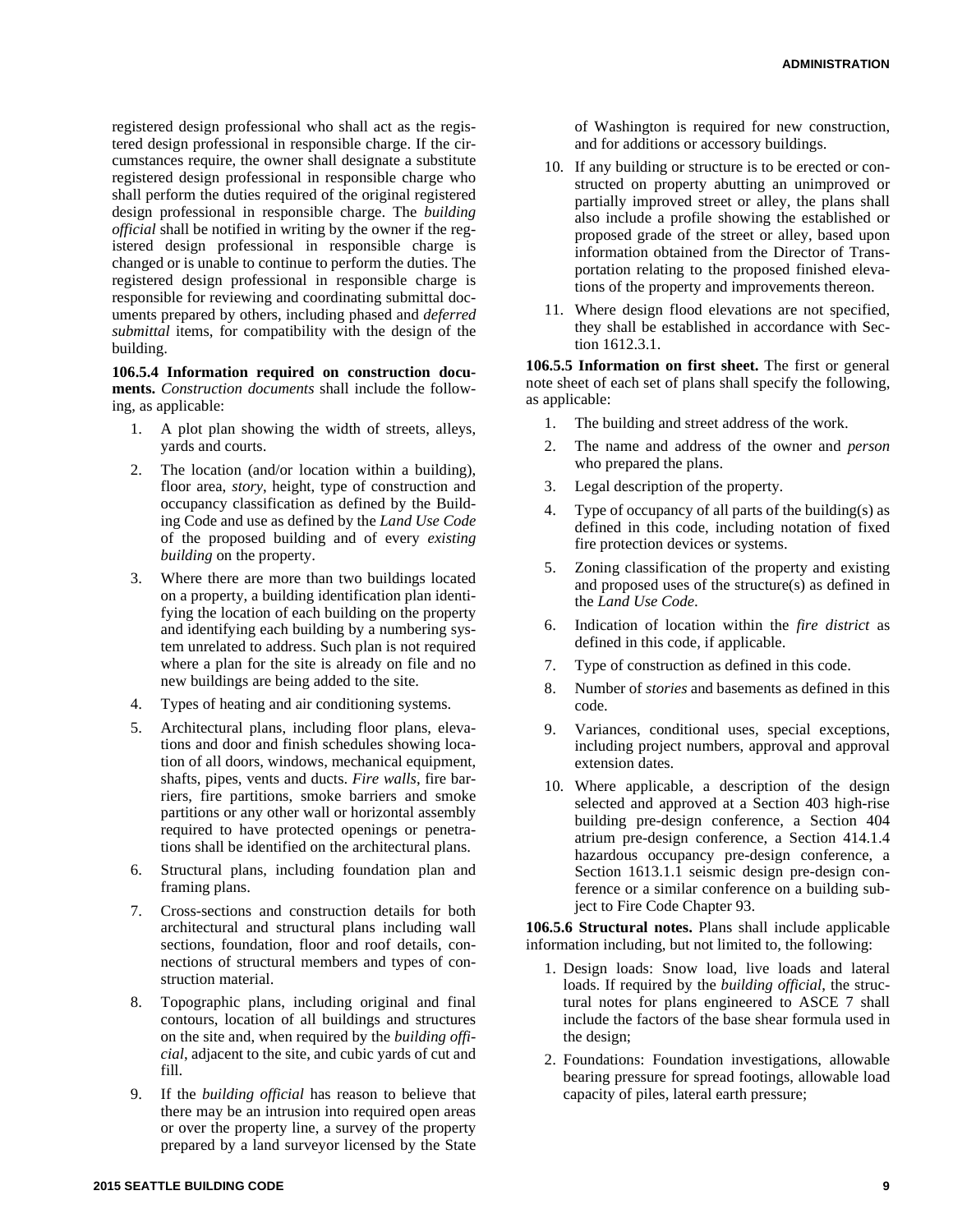- 3. Masonry: Type and strength of units, strength or proportions of mortar and grout, type and strength of reinforcement, method of testing, design strength;
- 4. Wood: Species or species groups, and grades of sawn lumber, glued-laminated lumber, plywood and assemblies, type of fasteners;
- 5. Concrete: Design strengths, mix designs, type and strength of reinforcing steel, welding of reinforcing steel, restrictions, if any;
- 6. Steel and aluminum: Specification types, grades and strengths, welding electrode types and strengths.

In lieu of detailed structural notes the *building official* may approve minor references on the plans to a specific section or part of this code or other ordinances or laws.

**106.5.7 Fire-resistive notes.** The *building official* may require that plans for buildings more than two *stories* in height of other than Groups R-3 and U occupancies indicate how required structural and fire-resistive integrity will be maintained where a penetration will be made for electrical, mechanical, plumbing and communication conduits, pipes and similar systems.

The *building official* may require that, when required for fire-resistive construction, the method of installation of wall and ceiling coverings and the protection of structural parts be specified on the plans unless the listing that documents the rating specifies a method no more restrictive than the minimum standards of Chapter 7.

**106.5.8 Deferred submittals**. Deferral of any submittal items shall have the prior approval of the *building official*. The registered design professional in responsible charge shall list *deferred submittals* on the plans for review by the *building official*.

Documents for *deferred submittal* items shall be submitted to the registered design professional in responsible charge who shall review them and forward them to the *building official* with a notation indicating that the *deferred submittal* documents have been reviewed and been found to be in general conformance to the design of the building. The *deferred submittal* items shall not be installed until the *deferred submittal* documents have been approved by the *building official*.

**106.5.9 Construction and demolition waste.** The information in Sections 106.5.9.1 and 106.5.9.2 shall be submitted for projects generating construction or demolition material for salvage, recycling or disposal.

**Exception:** Projects for which an emergency order or hazard correction order has been issued pursuant to Section 102.

**106.5.9.1 Application submittal requirements.** The following information shall be provided at the time of application for *building alterations* and the demolition of *existing buildings* having a work area greater than 750 square feet or a project value greater than \$75,000, whichever is more restrictive:

1. A salvage assessment completed by an *approved agency* identifying building components having potential to be salvaged prior to building removal. The building owner is permitted to complete the assessment for building alterations that include some demolition.

П

I

2. A statement of compliance with the regulations of the Puget Sound Clean Air Agency regarding asbestos identification, notification and abatement.

**106.5.9.2 Waste Diversion Report.** A Waste Diversion Report shall be submitted within 60 days of final inspection approval. The Waste Diversion Report shall identify the weight or volume of project-generated construction waste and demolition material, the hauler of the material, and the receiving facility or location for each commodity. A signed affidavit from the receiving party and photo documentation shall be included for salvaged materials for which a tip receipt cannot be obtained.

**106.5.10 Clarity of plans.** Plans shall be drawn to a clearly indicated and commonly accepted scale in a format determined by the *building official*.

**106.6 Application review and permit issuance.** The *construction documents* shall be reviewed by the *building official*. Such *construction documents* may be reviewed by other departments of the City to check compliance with the laws and ordinances under their jurisdiction.

**106.6.1 Determination of completeness.** Within 28 days after an application is filed, the *building official* shall notify the applicant in writing either that the application is complete or that it is not complete, and if not complete, what additional information is required to make it complete. Within 14 days after receiving the additional information, the *building official* shall notify the applicant in writing whether the application is now complete or what additional information is necessary. An application shall be deemed to be complete if the *building official* does not notify the applicant in writing by the deadlines in this section that the application is incomplete.

**106.6.2 Decision on application.** Except as provided in Section 106.6.8, the *building official* shall approve, condition or deny the application within 120 days after the *building official* notifies the applicant that the application is complete.

To determine the number of days that have elapsed after the notification that the application is complete, the following periods shall be excluded:

1. All periods of time during which the applicant has been requested by the Director to correct plans, perform required studies, or provide additional required information, until the determination that the request has been satisfied. The period shall be calculated from the date the *building official* notifies the applicant of the need for additional information until the earlier of the date the *building official* determines whether the additional information satisfies the request for information or 14 days after the date the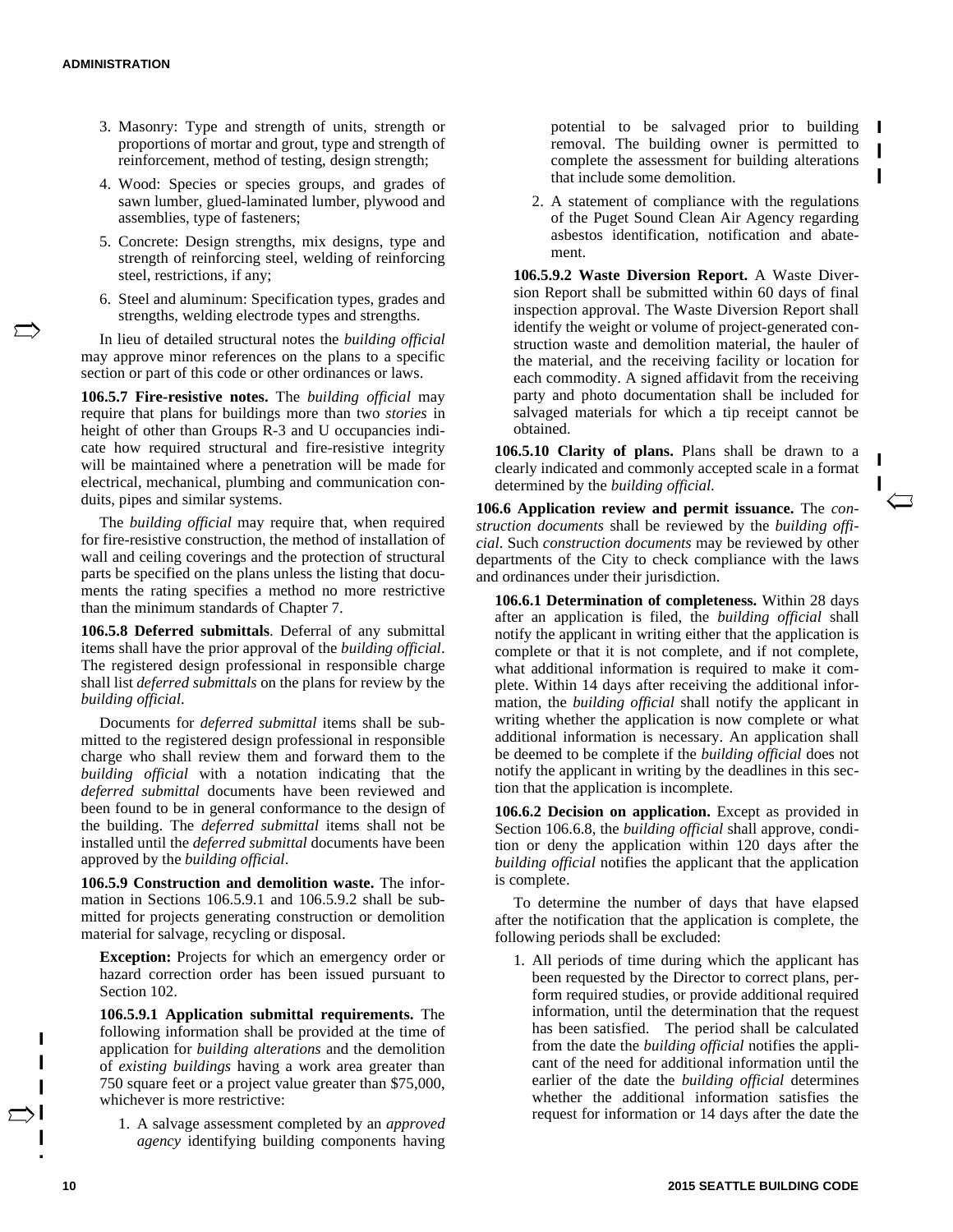information has been provided to the *building official*.

- 2. If the *building official* determines that the information submitted by the applicant under item 1 of this subsection is insufficient, the *building official* shall notify the applicant of the deficiencies, and the procedures under item 1 of this subsection shall apply as if a new request for information had been made;
- 3. All extensions of time mutually agreed upon by the applicant and the *building official*.

If a project permit application is substantially revised by the applicant, the time period shall start from the date at which the revised project application is determined to be complete under Section 101.3.1.

#### **106.6.3 Issuance of permit.**

ι

I

**106.6.3.1.** Subject to Section 106.6.3.2, the *building official* shall issue a permit to the applicant if the *building official* finds the following:

- 1. The work described in the *construction documents* conforms to the requirements of this code and other pertinent laws, ordinances, and regulations and with all conditions imposed under any of them,
- 2. The fees specified in the *Fee Subtitle* have been paid, and
- 3. The applicant has complied with all requirements to be performed prior to issuance of a permit for the work under other pertinent laws, ordinances or regulations or included in a master use permit, or otherwise imposed by the *building official*.

When the permit is issued, the applicant or the applicant's authorized agent becomes the permit holder.

**106.6.3.2** The *building official* shall not issue a permit if the *building official* has determined that the property owner violated subsection 22.210.136.A of the Seattle Municipal Code and the owner has not obtained any required tenant relocation license.

### **106.6.4 Phased permits.**

1. The *building official* may authorize construction of a portion or portions of a building or structure before complete *construction documents* for the whole building or structure have been submitted or *approved*, or before the applicant has complied with all conditions of a building permit for the entire building or structure under the *Land Use Code* or master use permit. The entire proposed project shall comply with applicable city law in effect on the date set forth in Section 101.3.

The applicant shall proceed at the applicant's risk without assurance that a permit for the entire building or structure will be granted.

2. After approval of a Master Use Permit as required by the *Land Use Code*, if the applicant has satisfied all applicable requirements for issuance of a grading permit under the Grading Code and rules adopted thereunder, a permit for excavation, shoring and other *land-disturbing activity* may be issued.

**106.6.5 Grading permits.** The grading component of the building permit is the portion of the building permit that authorizes work that is subject to the requirements of the Grading Code. That component constitutes a grading permit.

**106.6.6 Permit conditions and denial.** The *building official* may impose on a permit any conditions authorized by this code or other pertinent ordinances or regulations, including but not limited to the Grading Code, the Stormwater Code, Regulations for Environmentally Critical Areas, and rules adopted pursuant to those codes. In addition, the *building official* may condition a permit in order to reduce the risks associated with development, construction, ownership and occupancy including, but not limited to risks in potential slide areas. The *building official* may deny a permit if the *building official* determines that the risks cannot be reduced to an acceptable level, that the proposed project or *construction documents* do not conform to the requirements of this code or other pertinent laws, ordinances or regulations, or to requirements included in the Master Use Permit or requirements otherwise imposed by the *building official* or other City departments, or that the applicant has failed to comply with any requirement or condition imposed pursuant to the authority described above.

**106.6.7 Compliance with approved construction documents.** When the *building official* issues a permit, the *building official* shall endorse the permit in writing or in electronic format, and stamp the plans APPROVED. Such *approved* plans and permit shall not be changed, modified or altered without authorization from the *building official*, and all work shall be done in accordance with the *approved construction documents* and permit except as authorized by the *building official* during a field inspection to correct errors or omissions or as authorized by Section 106.6.8.

**106.6.8 Revisions to the permit.** When changes to the *approved* work are made during construction, approval of the *building official* shall be obtained prior to execution. The building inspector may approve minor changes to the *construction documents* for work not reducing the structural strength or fire and life safety of the structure. The building inspector shall determine if it is necessary to revise the *approved construction documents*. No changes that are subject to special inspection required by Section 1704 shall be made during construction unless approved by the *building official*. If revised plans are required, changes shall be submitted to and approved by the *building official*, accompanied by fees specified in the *Fee Subtitle* prior to occupancy. All changes shall conform to the requirements of this code and other pertinent laws and ordinances and other issued permits.

**106.6.9 Cancellation of permit applications.** Applications may be cancelled if no permit is issued by the earlier of the following: (1) twelve months following the date of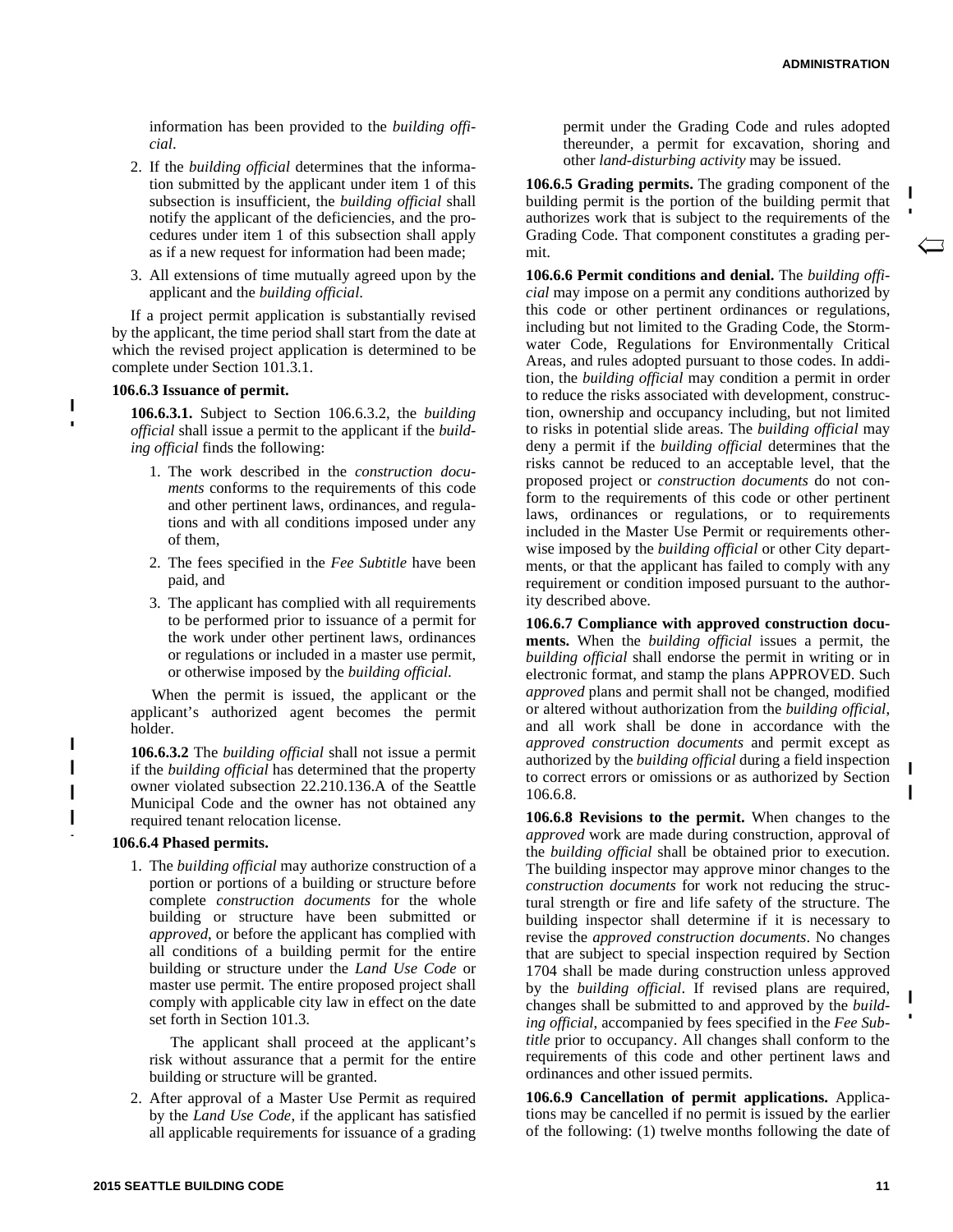application; or (2) sixty days from the date of written notice that the permit is ready to issue. After cancellation, *construction documents* submitted for review may be returned to the applicant or destroyed by the *building official*.

The *building official* will notify the applicant in writing at least thirty days before the application is cancelled. The notice shall specify a date by which a request for extension must be submitted in order to avoid cancellation. The date shall be at least two weeks prior to the date on which the application will be cancelled.

**106.6.10 Extensions prior to permit issuance.** At the discretion of the *building official*, applications for projects that require more than 12 months to review and approve may be extended for a period that provides reasonable time to complete the review and approval, but in no case longer than 24 months from the date of the original application. No application may be extended more than once. After cancellation, the applicant shall submit a new application and pay a new fee to restart the permit process.

Notwithstanding other provisions of this code, applications may be extended where issuance of the permit is delayed by litigation, preparation of environmental impact statements, appeals, strikes or other causes related to the application that are beyond the applicant's control, or while the applicant is making progress toward issuance of a master use permit.

**106.7 Retention of plans.** One set of *approved* plans, which may be on microfilm or in electronic format, shall be retained by the *building official*. One set of *approved* plans shall be returned to the applicant and shall be kept at the site of the building or work for use by inspection personnel at all times during which the work authorized is in progress.

**106.8 Validity of permit.** The issuance or granting of a permit or approval of *construction documents* shall:

- 1. Not be construed to be a permit for, or an approval of, any violation of any of the provisions of this code or other pertinent laws and ordinances;
- 2. Not prevent the *building official* from requiring the correction of errors in the *construction documents* or from preventing building operations being carried on thereunder when in violation of this code or of other pertinent laws and ordinances of the City;
- 3. Not prevent the *building official* from requiring correction of conditions found to be in violation of this code or other pertinent laws and ordinances of the City; or
- 4. Not be construed to extend the period of time for which any such permit is issued or otherwise affect any period of time for compliance specified in any notice or order issued by the *building official* or other administrative authority requiring the correction of any such conditions.

**106.9 Expiration of permits.** Authority to do the work authorized by a permit expires 18 months from the date of issuance. An *approved* renewal extends the life of a permit for an additional 18 months from the prior expiration date.

An *approved* reestablishment extends the life of the permit for 18 months from the date the permit expired.

### **Exceptions:**

- 1. Initial permits for major construction projects that require more than 18 months to complete may be issued for a period that provides reasonable time to complete the work, according to an *approved* construction schedule. The *building official* may authorize a permit expiration date not to exceed three years from the date of issuance, except when there is an associated Shoreline Substantial Development permit in which case the *building official* may authorize an expiration date not to exceed the life of the Shoreline permit.
- 2. The *building official* may issue permits which expire in less than eighteen months if the *building official* determines a shorter period is appropriate to complete the work.

 $\blacksquare$ 

This section is subject to the limitations in Seattle Municipal Code Section 22.800.100, Stormwater Code.

**106.10 Renewal of permits.** Permits may be renewed and renewed permits may be further renewed by the *building official* if the following conditions are met:

- 1. Application for renewal is made within the 30 day period immediately preceding the date of expiration of the permit; and
- 2. If the project has had an associated discretionary Land Use review, the land use approval has not expired; and
- 3. If an application for renewal is made more than 18 months after the date of mandatory compliance with a new or revised edition of the Seattle Building Code, the permit shall not be renewed unless:
	- 3.1 The *building official* determines that the permit complies, or is modified to comply, with the Seattle Building, Mechanical, Fuel Gas, Energy, Stormwater, Side Sewer and Grading codes in effect on the date of application for renewal; or
	- 3.2 The work authorized by the permit is substantially underway and progressing at a rate approved by the *building official*. "Substantially underway" means that normally required building inspections have been *approved* for work such as foundations, framing, mechanical, insulation and finish work that is being completed on a continuing basis; or
	- 3.3. Commencement or completion of the work authorized by the permit is delayed by litigation, appeals, strikes or other extraordinary circumstances related to the work authorized by the permit, beyond the permit holder's control, subject to approval by the *building official*; and
- 4. If an application for renewal is made on or after January 1, 2017, the permit shall not be renewed unless: (a) the *building official* determines that the permit complies, or is modified to comply, with the Seattle Stormwater Code in effect on the date of application for renewal; or (b) construction has started. For purposes of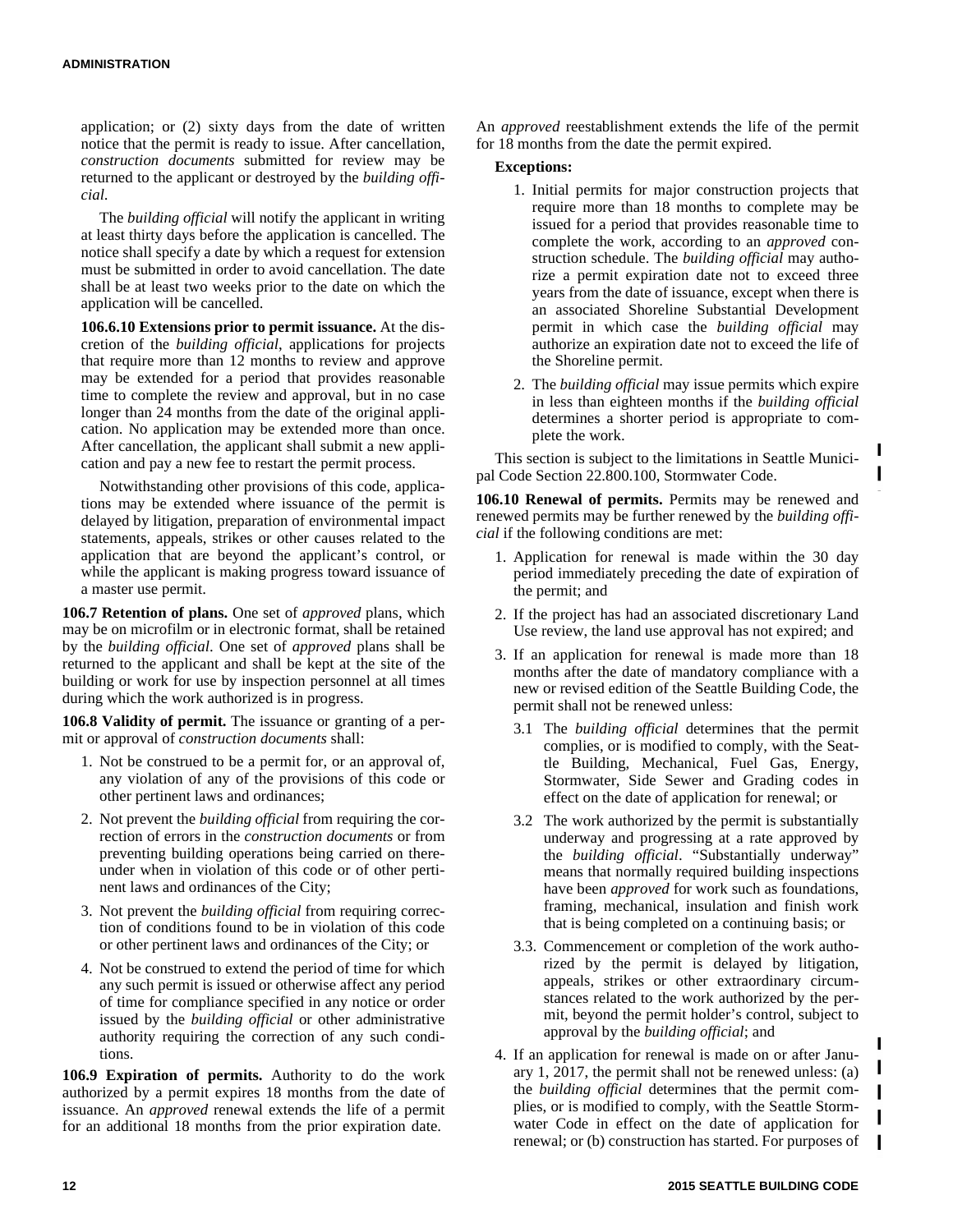this provision, "started construction" means the site work associated with and directly related to the *approved* project has begun. For example, grading the project site to final grade or utility installation constitutes the start of construction; simply clearing the project site does not.

Π

 $\blacksquare$ 

Ī

**106.11 Reestablishment of expired permits.** A new permit is required to complete work if a permit has expired and was not renewed.

**Exception:** A permit that expired less than one year prior to the date of a request for reestablishment may be reestablished upon approval of the *building official* if it complies with Section 106.10, Items 2, 3, and 4 above. Once reestablished the permit will not be considered to have expired. The new expiration date of a reestablished permit shall be determined in accordance with Section 106.9.

**106.12 Revocation of building permits.** Whenever the *building official* determines there are grounds for revoking a permit, the *building official* may issue a notice of revocation. The notice of revocation shall identify the reason for the pro-

 $\blacksquare$ posed revocation, including but not limited to, the violations, the conditions violated, and any alleged false or misleading information provided.

**106.12.1 Standards for revocation.** The *building official* may revoke a permit if:

- 1. The code or the building permit has been or is being violated and issuance of a notice of violation or stop work order has been or would be ineffective to secure compliance because of circumstances related to the violation; or
- 2. The permit was obtained with false or misleading information.

**106.12.2 Service of notice of revocation.** The notice of revocation shall be served upon the owner, agent or other responsible *person* by personal service or regular first class mail addressed to the last known address of such *person* or if no address is available after reasonable inquiry, the notice may be posted in a conspicuous place on the premises. The notice may also be posted if served by personal service or first class mail.

**106.12.3 Effective date of revocation.** The *building official* shall identify in the notice of revocation a date certain on which the revocation will take effect. This date may be stayed pending complete review by the *building official* pursuant to Section 106.12.4.

**106.12.4 Review by the building official for notice of revocation.** Any *person* aggrieved by a notice of revocation may obtain a review by making a request in writing to the *building official* within three business days of the date of service of the notice of revocation. The review shall occur within five business days after receipt by the *building official* of the request for review. Any *person* affected by the notice of revocation may submit additional information to the *building official* for consideration as part of the review at any time prior to the review.

**106.12.4.1 Review procedure.** The review will be made by a representative of the *building official* who

will review all additional information received and may also request a site visit. After the review, the *building official* may:

- 1. Sustain the notice of revocation and affirm or modify the date the revocation will take effect;
- 2. Withdraw the notice of revocation;
- 3. Modify the notice of revocation and affirm or modify the date the revocation will take effect; or
- 4. Continue the review to a date certain.

**106.12.4.2 Order of revocation of permit.** The *building official* shall issue an order containing the decision within ten days after the review is completed and shall cause the same to be sent by regular first class mail to the *person* or *persons* requesting the review, any other *person* on whom the notice of revocation was served and any other *person* who requested a copy before issuance of the order. The order of the *building official* is the final order of the City, and the City and all parties shall be bound by the order.

### **106.13 Permits for temporary structures.**

**106.13.1 Tents and similar facilities used for 18 months or less.** The *building official* may issue a permit to erect and maintain a tent or other similar temporary structure to be used for religious services, conventions, circuses, carnivals, fairs, special sales or similar uses for a period not to exceed eighteen months.

### **Exceptions:**

- 1. Authority to issue permits is vested with the Fire Department for temporary tents and *canopies* meeting all of the following conditions:
	- 1.1. The permit is for less than four weeks;
	- 1.2. The temporary structure will be located 200 feet or more from shorelines;
	- 1.3. No stage, platform, bleacher or similar structure greater than 4 feet in height will be installed inside any temporary structure;
	- 1.4. No temporary structure will be attached to a building or other permanent structure for support;
	- 1.5. The temporary structure is not proposed to be used during severe weather, and
	- 1.6 The temporary structure is not of unusual shape, unusual location or large area or height.

**Note:** The Land Use and Fire codes may impose additional restrictions or conditions on tents and temporary structures.

**106.13.1.1 Renewal.** Permits issued pursuant to Section 106.13.1 are not renewable.

**106.13.1.2 Subsequent permits.** If the occupant load of the structure is 100 or more and is issued for less than 4 weeks, no more than one permit per tent vendor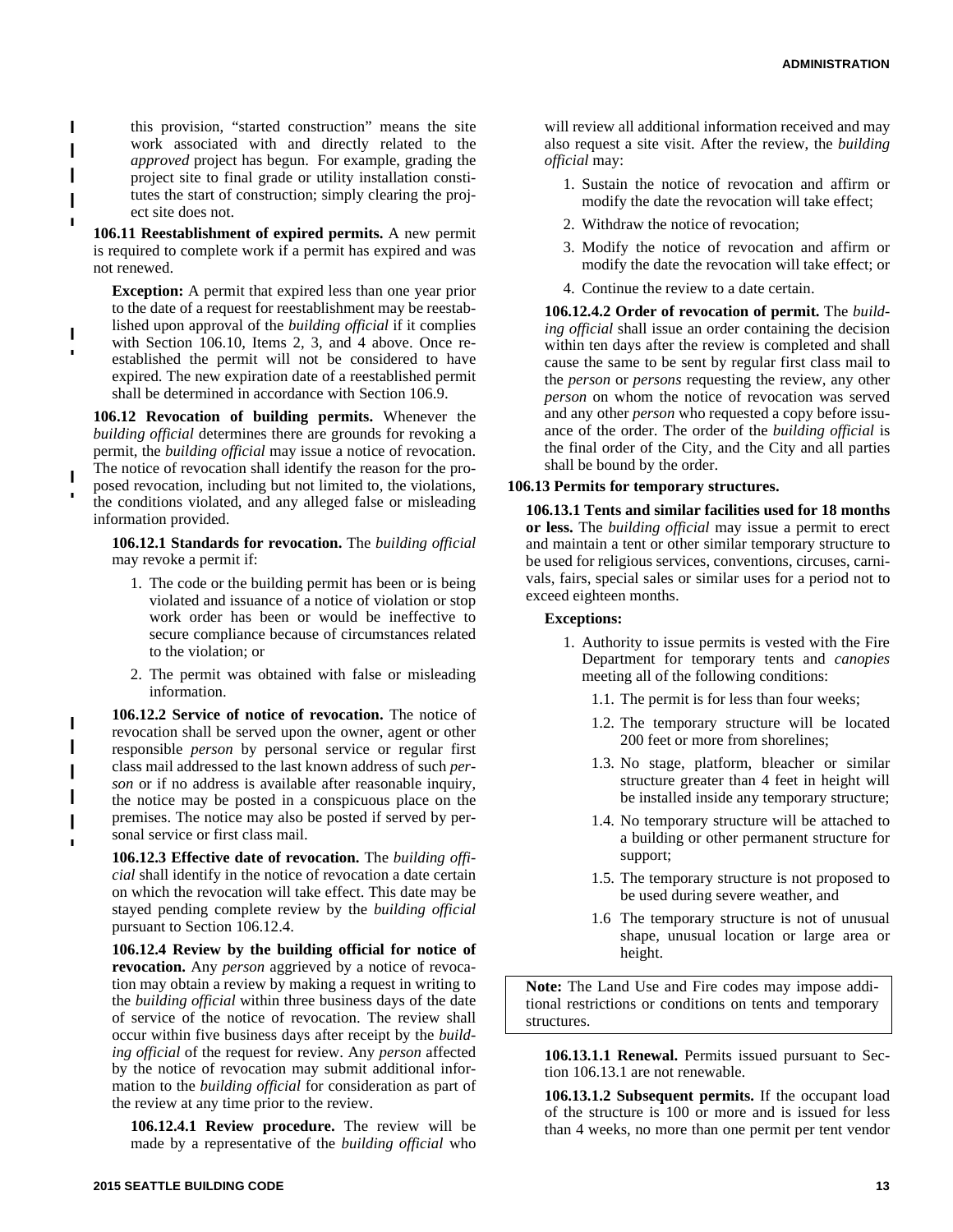for each event shall be issued in any three-month period.

**106.13.1.3 Removal.** Such structures shall be removed before the expiration of the permit.

**106.13.1.4 Requirements for tents and similar structures.** The structure shall be subject to such reasonable safeguards for *persons* and property as the *building official* prescribes. The nature and extent of fire-extinguishing equipment and decorations shall be subject to the requirements of the fire chief, and the sanitary facilities shall meet the requirements of the Director of Public Health.

**106.13.1.5 Cash deposit or bond.** The *building official* may require that removal of the structure be guaranteed by a cash deposit with the *building official* or by a surety bond, the amount of which, in either case, shall be fixed by the *building official*. The cash deposit or bond shall also be conditioned so that, if the occupant or owner fails to conform to any of the requirements of the City related to the erection, maintenance or removal of the tent or other structure, the *building official* may enter the premises and take steps necessary to make the structure conform to the requirements. The City shall be permitted to recover the cost thereof from the cash deposit or bond.

**106.13.2 Temporary structures.** Temporary structures such as reviewing stands and other structures conforming to the requirements of this code, and sheds, *canopies*, or fences used for the protection of the public around and in conjunction with construction work may be erected by special permit from the *building official* for a limited period of time. The building or structure shall be subject to the bonding, removal and safety provisions of Section 106.13.1.5.

**106.13.3 Temporary structures in the right-of-way.** Temporary buildings or structures in the right-of-way are regulated by the Director of Transportation.

**106.13.4 Temporary commercial coaches and modular homes.** The *building official* may issue permits for eighteen months for the installation of commercial coaches and modular homes as temporary offices or other uses as may be determined by the *building official*, subject to the following:

- 1. Commercial coach shall be identified by a State of Washington black sticker located by the door. The structure may be placed on a temporary foundation and shall be anchored to resist wind and seismic lateral forces.
- 2. Modular homes shall be identified by a State of Washington gold sticker located by the door. Modular homes shall be permitted only if no heavy storage is anticipated for the temporary office use. The structure may be placed on a temporary foundation and shall be anchored to resist wind and seismic lateral forces.
- 3. A plot plan shall be submitted to verify compliance with the *Land Use Code* and to check exposure to other buildings.
- 4. The proposed use must be permitted outright under the *Land Use Code* and comply with all other pertinent laws and ordinances.
- 5. Construction offices, dry shacks and similar temporary buildings are regulated by Section 106.13.5.

**106.13.4.1 Renewal of temporary commercial coach and modular home permits.** A subsequent permit for another 18 months may be issued at the end of each 18 month period if the *building official* determines that the commercial coach or modular home complies with this section.

**106.13.5 Construction buildings.** The *building official* may issue a permit to erect and maintain construction offices, dry shacks and similar temporary buildings, including material and equipment storage, for the purpose of constructing an improvement.

**Exception:** A temporary permit is not required for construction offices and similar temporary buildings located on the same premises for which a construction permit has been issued.

**106.13.5.1 Removal of construction buildings.** Such structures shall be removed within 14 days after the end of the temporary permit's term. Removal shall be guaranteed by a cash deposit with the *building official* or by a surety bond, the amount of which, in either case, shall be fixed by the *building official*.

**106.13.5.2 Requirements for construction buildings.** The construction of the structure shall be subject to reasonable safeguards for *persons* and property as the *building official* shall ((prescribes)) prescribe; the nature and extent of fire-extinguishing equipment shall be subject to the requirements of the fire chief, and the sanitary facilities shall meet the requirements of the Director of Public Health.

**106.13.5.3 Cash deposit or bond.** The *building official* may require that removal of the structure be guaranteed by a cash deposit with the *building official* or by a surety bond, the amount of which, in either case, shall be fixed by the *building official*. The cash deposit or bond shall be conditioned so that, if the occupant or owner fails to conform to any of the requirements of the City related to the erection, maintenance or removal of the tent or other structure, the *building official* may enter the premises and take steps necessary to make the structure conform to the requirements. The City shall be permitted to recover the cost thereof from the cash deposit or bond.

# **SECTION 107 FLOOR AND ROOF DESIGN LOADS**

**107.1 Live loads posted.** Where the live loads for which each floor or portion thereof of a commercial or industrial building is or has been designed to exceed 125 pounds per square foot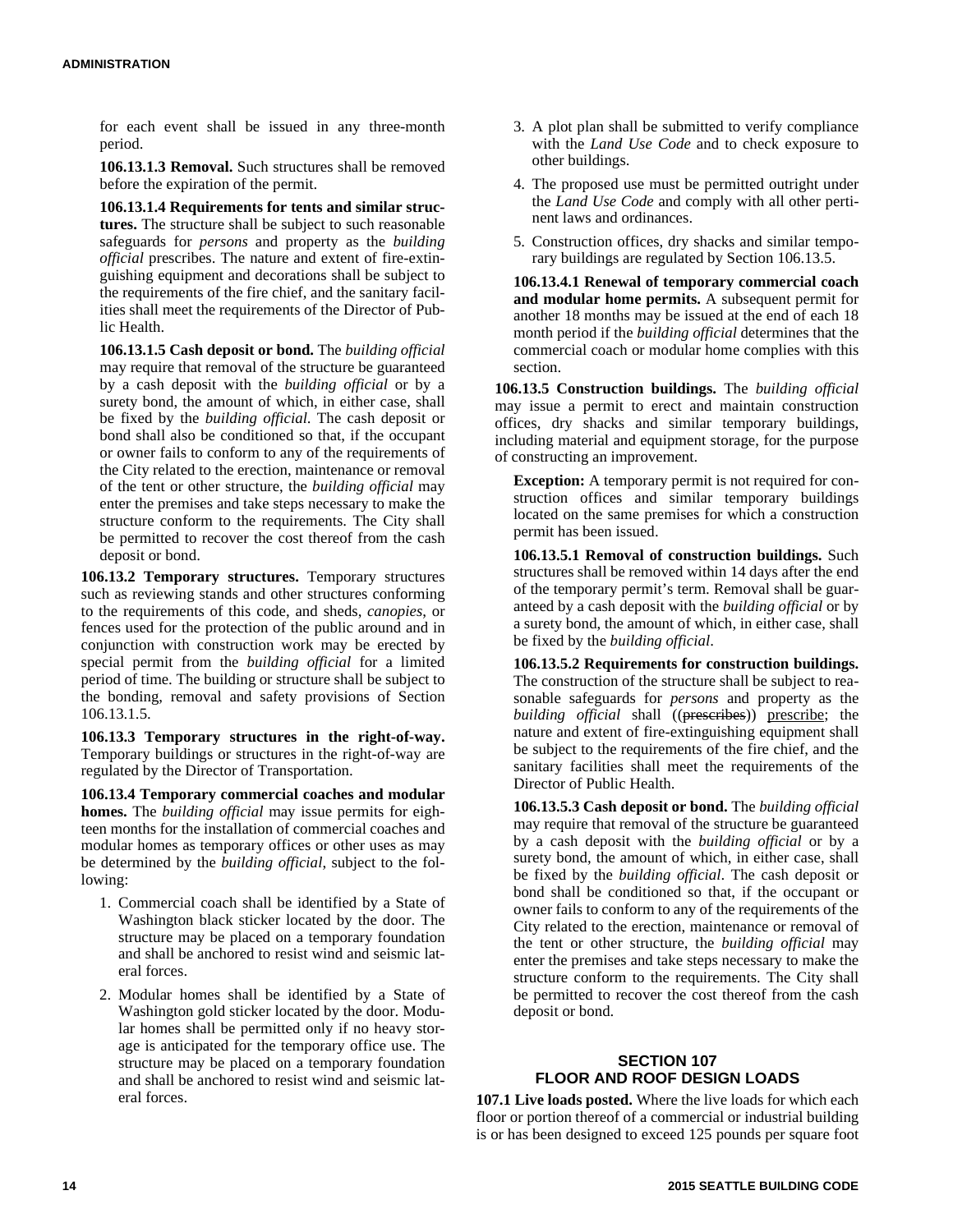and for all warehouse and storage areas, such design live loads shall be conspicuously posted by the owner or the owner's authorized agent in that part of each *story* in which they apply, using durable signs. It shall be unlawful to remove or deface such notices.

**107.2 Issuance of certificate of occupancy.** A certificate of occupancy required by Section 109 shall not be issued until the floor load signs, required by Section 107.1, have been installed.

**107.3 Restrictions on loading.** It shall be unlawful to place, or cause or permit to be placed, on any floor or roof of a building, structure or portion thereof, a load greater than is permitted by this code.

### **SECTION 108 INSPECTIONS**

**108.1 General.** All construction or work for which a permit is required is subject to inspection by the *building official*, and certain types of construction shall have special inspections by registered special inspectors as specified in Chapter 17.

**108.2 Surveys.** A survey of the lot may be required by the *building official* to verify compliance of the structure with *approved construction documents*.

**108.3 Preconstruction conferences.** When required by the *building official*, the owner or the owner's agent shall arrange a conference with the project contractor, the design team, the special inspection agency if special inspection is required, and the *building official* prior to commencing work on any portion of construction. The intent of the conference is to identify and clarify unusual inspection requirements of the project. See Section 1703.7 for preconstruction conferences for projects requiring special inspection.

**108.4 Inspection requests.** The owner of the property or the owner's authorized agent, or the *person* designated by the owner or agent to do the work authorized by a permit shall notify the *building official* that work requiring inspection as specified in this section and Chapter 17 is ready for inspection.

**108.5 Access for inspection.** The permit holder and the *person* requesting any inspections required by this code shall provide access to and means for proper inspection of such work, including safety equipment required by Washington Industrial Safety and Health Agency. The work shall remain accessible and exposed for inspection purposes until approved by the *building official*. Neither the *building official* nor the City shall be liable for expense entailed in the required removal or replacement of any material to allow inspection.

**108.6 Inspection record.** Work requiring a permit shall not be commenced until the permit holder or the permit holder's agent has posted an inspection record in a conspicuous place on the premises and in a position that allows the *building official* to conveniently make the required entries regarding inspection of the work. This record shall be maintained in such a position by the permit holder or the permit holder's

agent until final approval has been granted by the *building official*.

**108.7 Approvals required.** No work shall be done on any part of the building or structure beyond the point indicated in each successive inspection without first obtaining the written approval of the *building official*. Written approval shall be given only after an inspection has been made of each successive step in the construction as indicated by each of the inspections required in Section 108.9. There shall be a final inspection and approval of all buildings when completed and ready for occupancy.

**108.7.1 Effect of approval.** Approval as a result of an inspection is not an approval of any violation of the provisions of this code or of other pertinent laws and ordinances of the City. Inspections presuming to give authority to violate or cancel the provisions of this code or of other pertinent laws and ordinances of the City are not valid.

**108.8 Concealment of work.** No required reinforcing steel or structural framework of any part of any building or structure shall be covered or concealed in any manner whatsoever without first obtaining the approval of the *building official*. Protection of joints and penetrations in fire-resistance-rated assemblies, smoke barriers and smoke partitions shall not be concealed from view until inspected and *approved*.

**Exception:** Modular homes and commercial coaches identified by State of Washington stickers as specified in Section 106.13.4 and placed upon a permanent foundation approved and inspected by the *building official*.

**108.9 Required inspections.** The *building official*, upon notification by the permit holder or the permit holder's agent, of the property address and permit number, shall make the following inspections and shall either approve that portion of the construction as completed or shall notify the permit holder or the permit holder's agent if the construction fails to comply with the law.

**108.9.1 First ground disturbance inspection.** To be made prior to beginning *land-disturbing activity*, and following installation of erosion control measures and any required fencing that may restrict land disturbance in steep slope or other buffers as defined in Seattle Municipal Code Chapter 25.09.

**Note:** The purpose of the site inspection is to verify the erosion control method, location and proper installation. *Approved* drainage plan requirements and site plan conditions will also be verified, including buffer delineations.

**108.9.2 Foundation inspection.** To be made after trenches are excavated and forms erected and when all materials for the foundation are delivered on the job. Where concrete from a central mixing plant (commonly termed "ready mix") is to be used, materials need not be on the job.

**108.9.3 Concrete slab or under-floor inspection.** To be made after all in-slab or under-floor building service equipment, conduit, piping accessories and other ancillary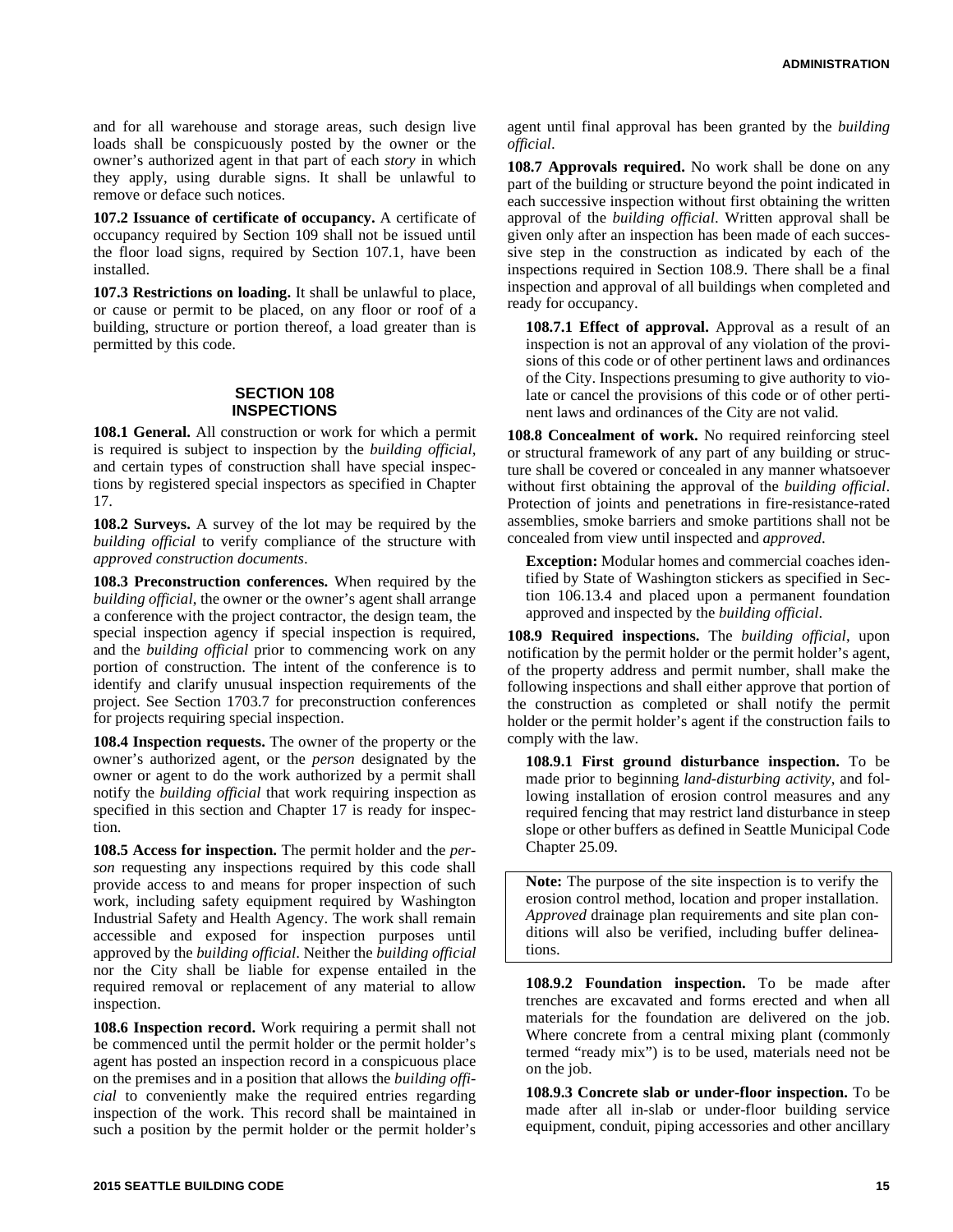equipment items are in place but before any concrete is poured or floor sheathing installed, including the subfloor.

**108.9.4 Lowest floor elevation.** In flood hazard areas, upon placement of the lowest floor, including the basement, and prior to further vertical construction, the elevation certification required in Section 1612.5 shall be submitted to the *building official*.

**108.9.5 Frame inspection.** To be made after the roof, all framing, fire-blocking and bracing are in place and all pipes, chimneys and vents are complete and the rough electrical, plumbing, and heating wires, pipes and ducts are *approved*.

**108.9.6 Insulation inspection.** To be made after all insulation and vapor barriers are in place but before any gypsum board or plaster is applied.

**108.9.7 Lath and/or gypsum board inspection.** For shear walls, to be made after lathing and/or gypsum board, interior and exterior, is in place, but before any plastering is applied or before gypsum board joints and fasteners are taped and finished.

**108.9.8 Final site inspection.** To be made after all grading is complete, and all permanent erosion controls, stormwater facilities and stormwater best management practices have been installed.

**Exception:** A final site inspection is not required for projects with less than 750 square feet of *land disturbing activity*.

**108.9.9 Final inspection.** To be made after finish grading and the building is completed and before occupancy.

**108.9.9.1 Flood hazard documentation.** If located in a flood hazard area, documentation of the elevation of the lowest floor as required in Section 1612.5 shall be submitted to the *building official* prior to the final inspection.

**108.10 Special inspections.** For special inspections, see Chapter 17.

**108.11 Other inspections.** In addition to the called inspections specified above, the *building official* may make or require any other inspections of any construction work or site work to ascertain compliance with the provisions of this code and other pertinent laws and ordinances that are enforced by the *building official*.

**108.12 Special investigation.** If work that requires a permit or approval is commenced or performed prior to making formal application and receiving the *building official*'s permission to proceed, the *building official* may make a special investigation inspection before a permit is issued for the work. Where a special investigation is made, a special investigation fee may be assessed in accordance with the *Fee Subtitle*.

**108.13 Reinspections.** The *building official* may require a reinspection if work for which inspection is called is not complete, required corrections are not made, the inspection record is not properly posted on the work site, the *approved* plans are not readily available to the inspector, access is not provided on the date for which inspection is requested, or if deviations from *construction documents* that require the approval of the *building official* have been made without proper approval, or as otherwise required by the *building official*.

**108.13.1 Compliance with International Existing Building Code Section 101.5.** For the purpose of determining compliance with International Existing Building Code Section 101.5, Maintenance, the *building official* or the fire chief may cause any structure to be reinspected.

**108.13.2 Reinspection fee.** The *building official* may assess a reinspection fee as set forth in the *Fee Subtitle* for any action for which reinspection is required. In instances where reinspection fees have been assessed, no additional inspection of the work will be performed until the required fees have been paid.

# **SECTION 109 CERTIFICATE OF OCCUPANCY**

**109.1 Occupancy.** No new building or structure shall be used or occupied until the *building official* has issued a Certificate of Occupancy. For *existing buildings*, a Certificate of Occupancy is required for:

 $\blacksquare$  $\mathbf{I}$ 

- 1. Any *change of occupancy*,
- 2. Change in type of construction,
- 3. Addition, removal or change in type of a fire sprinkler system,
- 4. Changes in occupant load of an assembly occupancy,
- 5. Change in the number of *dwelling* units.

**Exception:** Certificates of occupancy are not required for:

- 1. Detached Group R-3 occupancies and Group U occupancies accessory to them, provided they shall not be used or occupied until *approved* for occupancy after final inspection.
- 2. Work exempt from permits under Section 106.2.
- 3. Work for which a temporary permit was issued under Section 106.13.

**109.1.1 Effect of Certificate of Occupancy.** Issuance of a Certificate of Occupancy is not approval of any violation of the provisions of this code or other pertinent laws and ordinances of the City. Certificates presuming to give authority to violate or cancel the provisions of this code or of other pertinent laws and ordinances of the City are not valid.

**109.2 Change in occupancy.** Changes in the occupancy of a building shall not be made except as specified in the International Existing Building Code.

**109.3 Certificate issued.** After satisfactory completion of inspections, if the *building official* finds that the building or structure requiring a Certificate of Occupancy complies with the provisions of this code, the Fire Code, other pertinent laws, ordinances and regulations of the City, and with all conditions imposed under any of them, and that the applicant has complied with all requirements to be performed prior to issuance of a Certificate of Occupancy in other pertinent laws, ordinances or regulations or in a Master Use Permit, or other